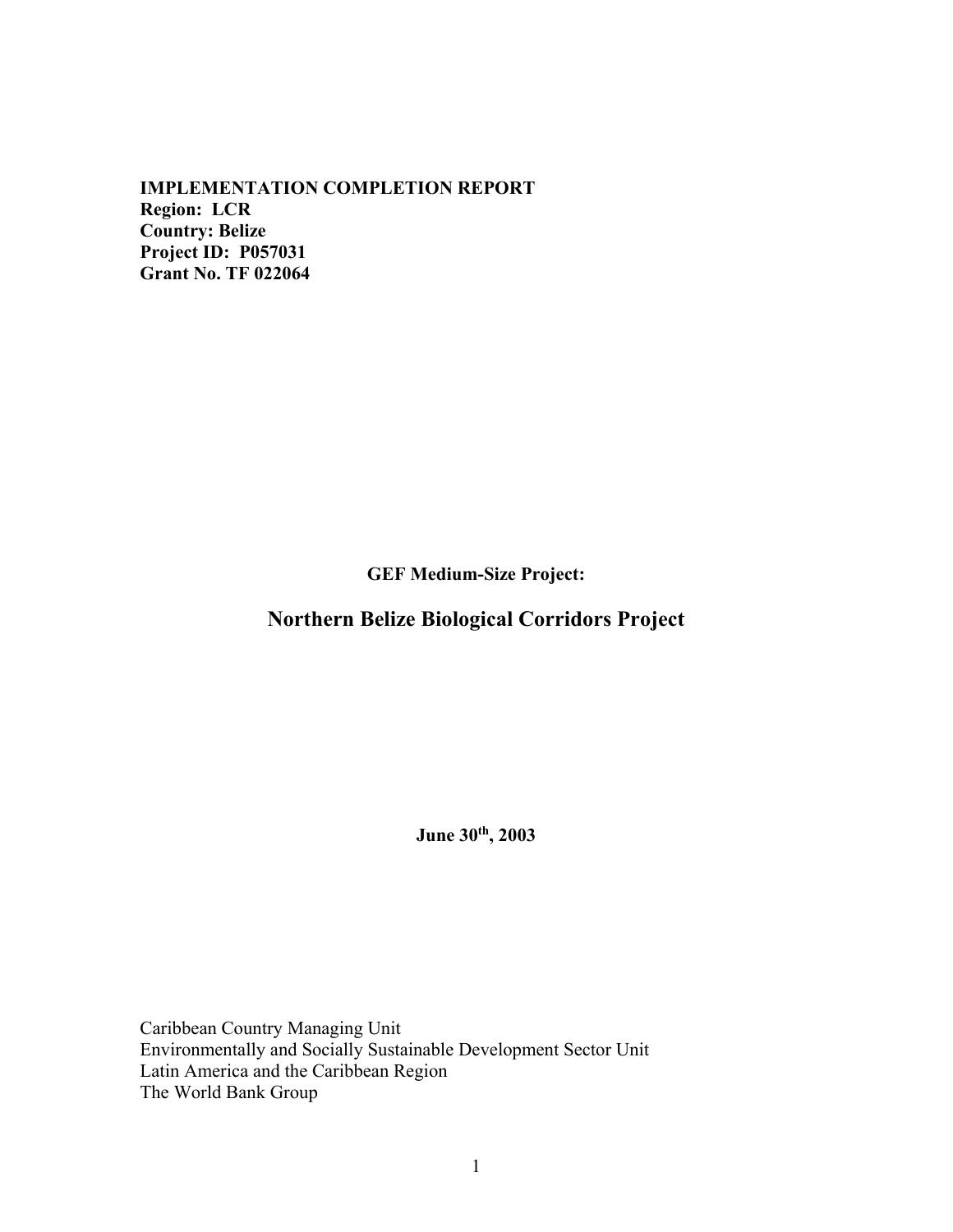Table of Contents:

- I. Basic Data<br>II. Project Imp
- II. Project Impact Analysis
- III. Summary of Main Lessons Learned
- IV. Financial Management Status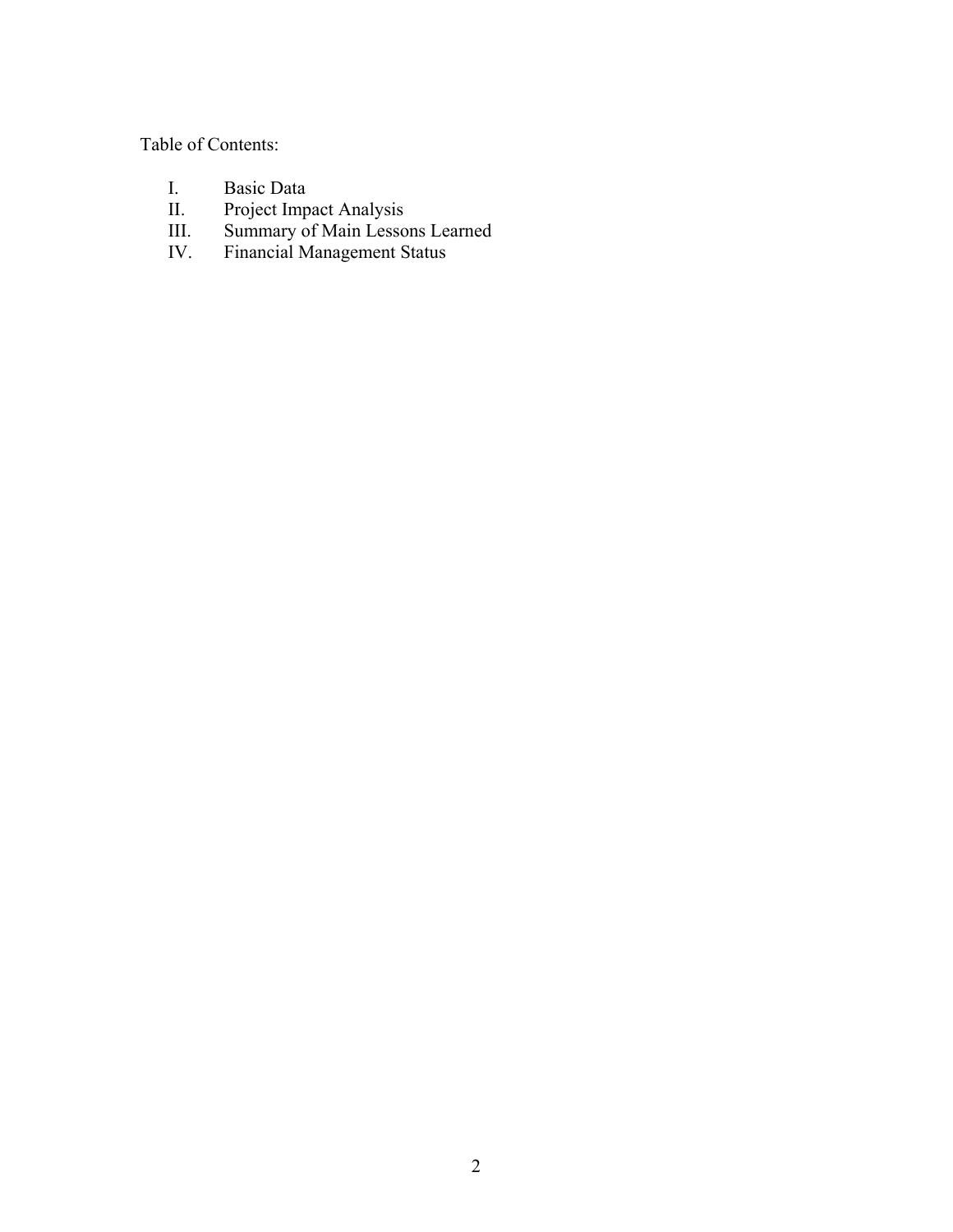# **GEF MSP IMPLEMENTATION COMPLETION REPORT (ICR)**

# **I. BASIC DATA**

**(1) Date of Completion Report:** April 17, 2003

# **(2) Project Title:**

Northern Belize Biological Corridors Project, Belize, TF022064

- **(3) GEF Allocation:** \$723,500
- **(4) Grant Recipient/Main Contact:** Programme for Belize, Belize/Edilberto Romero
- **(5) Execution Date:** April 1999 June, 2002.

**(6) World Bank Manager/Task Team:** Douglas J. Graham / Yabanex Batista

**(7) Goals and Objectives of the MSP Grant:** (include any changes in the objectives):

Despite being one of the smallest countries in the region with a total land area of 22,960 km2 , Belize shows as much diversity in low altitude habitats and biota as any Central American country. The documented biodiversity includes about 4000 plant species, 162 mammals, 571 birds and a herpetofauna of 144 species. Inventory of other groups is incomplete, but believed to display the same general features – biotic communities' characteristic of the Mayan lowlands with good numbers of regional endemics and a few country endemics. The other important feature is that these communities occur within extensive tracts of natural habitat and are fully functional, indicated by the occurrence of good populations of top predators and scavengers.

An extensive protected areas network has been built up in Belize, including statutory, private, and community-managed reserves of various forms. Currently some 55 reserves are recognized in the terrestrial and coastal/marine environment. These range from strict nature reserves and national parks to forest reserves and other management regimes permitting extractive use.

The protected area network is dominated by the block of statutory reserves occupying the Maya Mountain/Mountain Pine Ridge massif. The Rio Bravo Conservation Management Area and the Aguas Turbias National Park form another conservation management unit. This area joins directly to the Maya Biosphere Reserve of Guatemala via the Río Azul National Park, itself linking to the Calakmul Biosphere Reserve in Mexico. The Rio Bravo thus constitutes the Belizean portion of one of the largest remaining tracts of forest in Mesoamerica.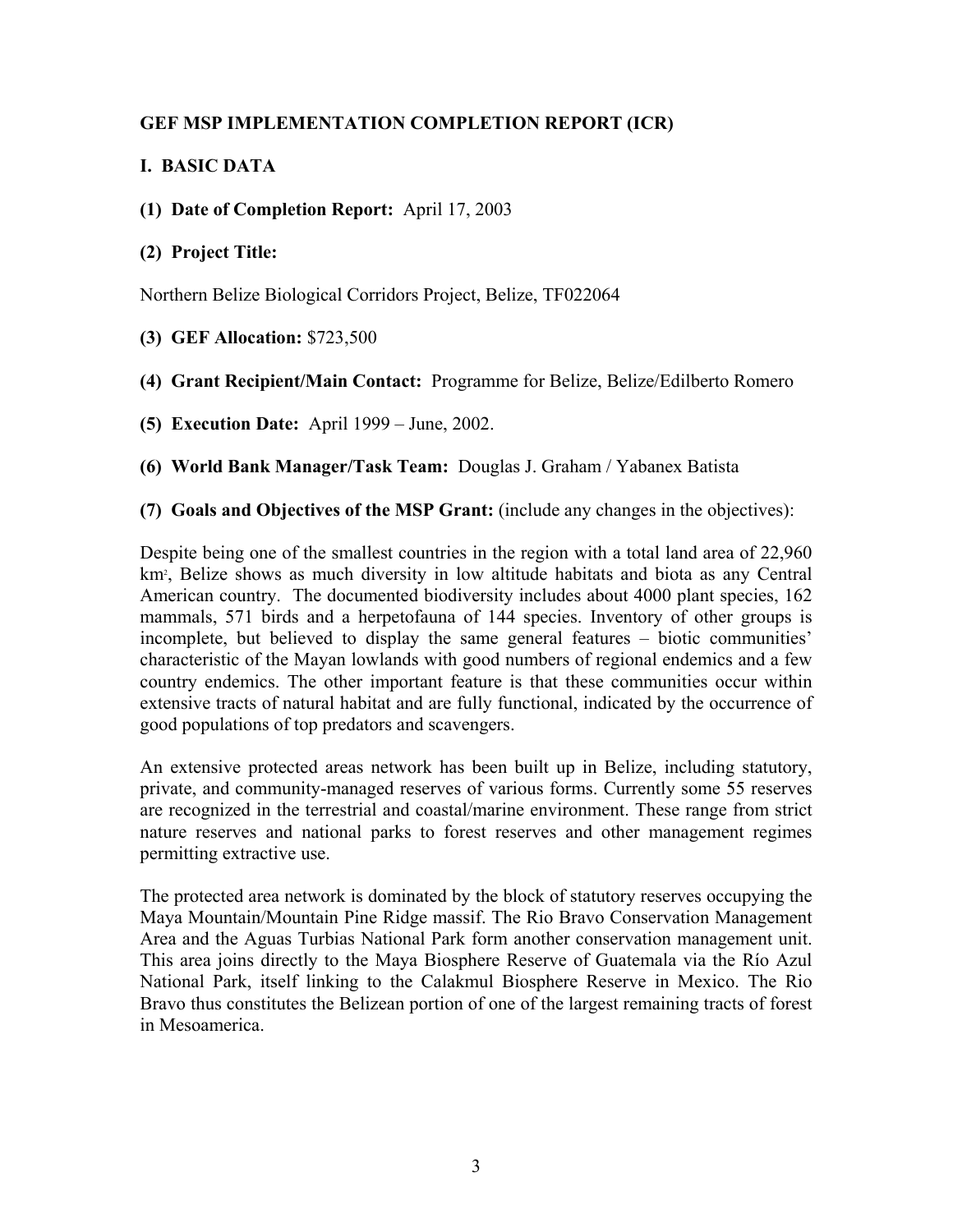The value of these two sites on a regional and international level cannot be underestimated. Their current quality is further enhanced by being embedded in an area dominated by natural vegetation, maintaining connections to other existing protected areas (e.g. Crooked Tree, Freshwater Creek, Shipstern Nature Reserve); at present it is still possible to walk through natural habitats the length of the country from the Columbia River Forest Reserve to Shipstern Nature Reserve. These connections are, however, now becoming tenuous and being broken. Maintaining them is recognized as essential for the conservation of the biodiversity of Belize, as expressed in both the National Protected Areas System Plan and the National Biological Corridors Plan developed as part of the consultative process under the Mesoamerican Biological Corridor Project.

According to the Medium Size Project brief, the objective of the project is "**to maintain the ecological linkages that currently connect major protected areas within northern and central Belize to the regional Mesoamerican Biological Corridor system"**. It therefore helps maintain the value, in terms of biodiversity conservation, of the protected area network in northern Belize by preventing it from becoming a scatter of isolated sites. It also contributes to maintenance of biodiversity on a regional scale, across the Maya Lowlands. Two valuable by-products of this activity are the development of mechanisms for securing the conservation of recognized gaps in the national protected area system, and, by using an approach emphasizing wide stakeholder participation, promoting community and private sector collaboration in corridor creation that may be replicable elsewhere.

There were no changes to the original objectives established for the project.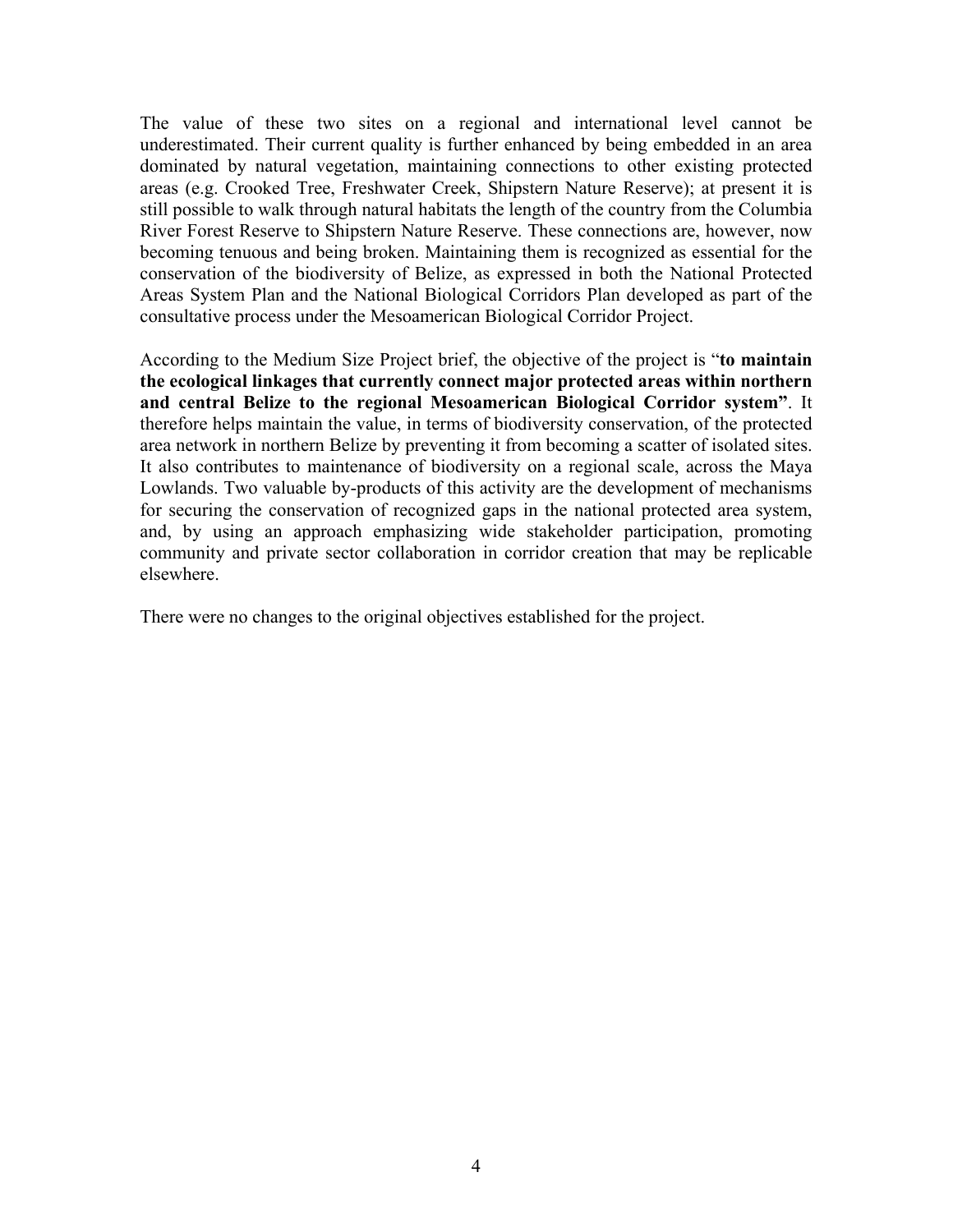**(8) Financial Information:** Describe any changes from original financing plan including co-financing. Table with key components (initial and final allocations). Key discrepancies can either be described here, or addressed in the sections below as they relate to other implementation issues.

| Table 1. Summary of Use of GEF Funds US \$       |                |               |                  |
|--------------------------------------------------|----------------|---------------|------------------|
| <b>Project Component</b>                         | <b>Planned</b> | <b>Actual</b> | <b>Variation</b> |
| A. Planning for corridor creation and            |                |               |                  |
| <b>Management in northern Belize</b>             |                |               |                  |
| - A1. Research and Dissemination of              |                |               |                  |
| <b>Corridor Concepts</b>                         | 25,500         | 34,845        | (9, 345)         |
| - A2. Development of Incentives for              |                |               |                  |
| Corridors/socioeconomic                          | 40,000         | 5,675         | 34,325           |
| - A3. Development and Implementation of          |                |               |                  |
| a Monitoring System                              | 25,250         | 16,604        | 8,646            |
| - A4. Technical Personnel                        | 115,000        | 104,161       | 10,839           |
| <b>B.</b> Securing Integrity of the RBCMA        |                |               |                  |
| - B1. Investments within the RBCMA <sup>*1</sup> |                |               |                  |
| - B2. Belriv Investments                         | 49,500         | 93,675        | (44, 175)        |
| - B3. Orange Walk Community                      |                |               |                  |
| investments                                      | 74,000         | 77,980        | (3,980)          |
| <b>C. Corridors in the N. Coastal Plains</b>     | 189,100        | 126,636       | 62,464           |
| D. Public Awareness and Support for              |                |               |                  |
| <b>Corridors</b>                                 |                |               |                  |
| - D1. Environmental Education in Schools         | 35,500         | 16,977        | 18,523           |
| - D2. Environmental Education for Public         | 13,750         | 15,656        | (1,906)          |
| - D3. Facilitation of Public Participation       | 23,900         | 20,399        | 3,501            |
| E. Project Administration/Coordination           | 132,000        | 100,909       | 31,091           |
|                                                  |                |               |                  |
| <b>Total</b>                                     | 723,500        | 613,517       | 109,983          |

Notes to Table 1:

- 1. Investments within the RBCMA were Programme for Belize's contribution. Programme for Belize invested US \$2.9M in the RBCMA management, planning, protection, sustainable forestry, carbon sequestration, and community outreach activities (see Table 2).
- 2. The large variation appearing in component A2 is because the private incentives study was not carried due to unavailability of local experts; and budget proposals presented by international experts were higher than the allocated budget.
- 3. The savings in A4 is a reflection in staff turnover that resulted in the project not paying staff salary during staff transition.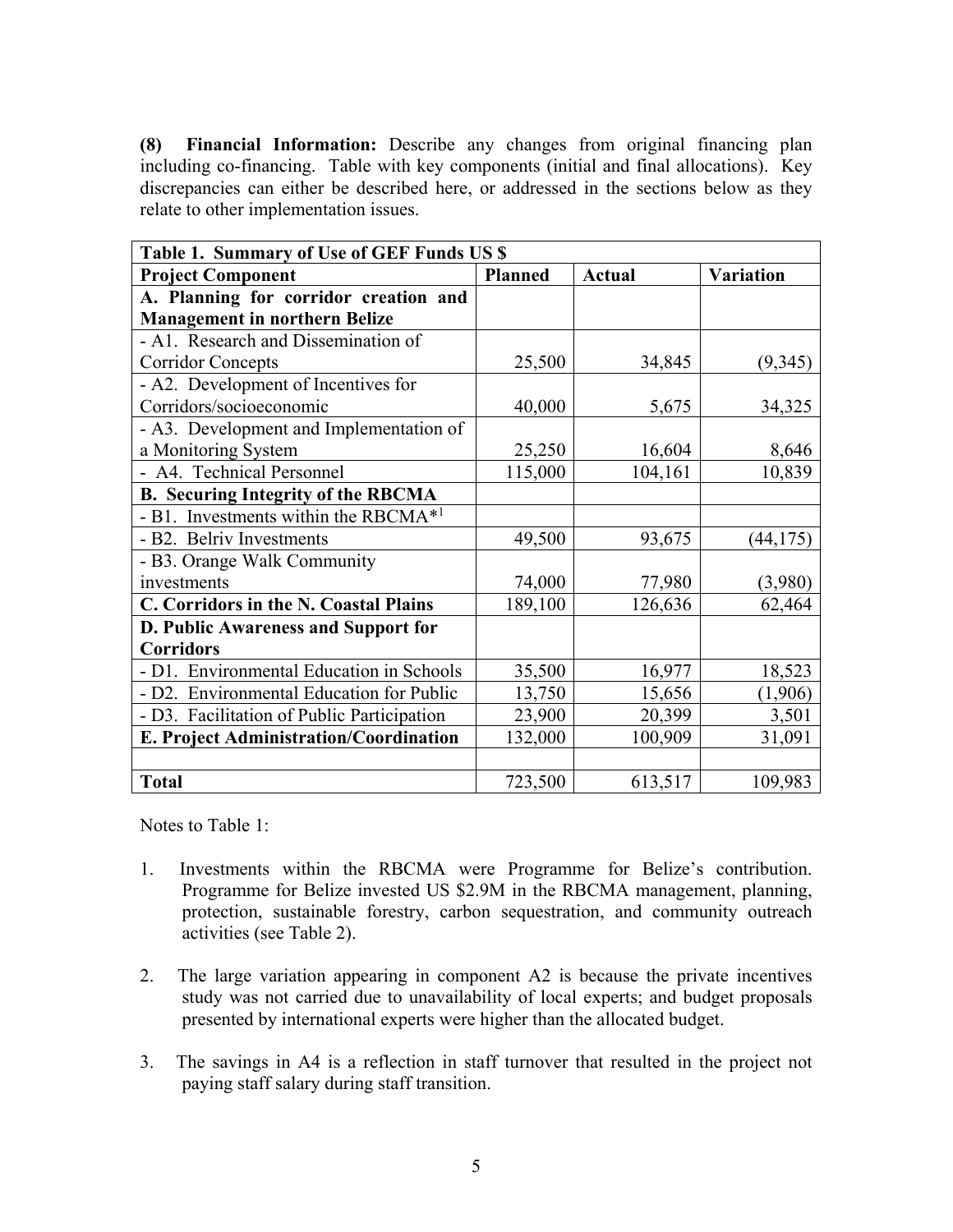- 4. Expenses for B2 almost doubled due to changes in the approach in the Belize River Valley communities to ensure completion of Component B2. Savings from Component C was used to cover the variation of expense B2.
- 5. The savings in C (\$62,464) resulted from changes (scaling down or shift in community activity) since some proposed community activities were not endorsed and permitted by the Conservation Division of the Ministry of Natural Resources.
- 6. Savings in D1 were the result of using University students from Belize, Corozal, and Orange Walk Districts, respectively, resulting in a reduction in wages, per-diem, and transportation expense.

| Table 2. Summary of Sources and Uses of Funds US \$ |            |                  |              |
|-----------------------------------------------------|------------|------------------|--------------|
| <b>Project Component</b>                            | <b>GEF</b> | Programme        | Project      |
|                                                     |            | for Belize       | <b>Total</b> |
| A. Planning for corridor creation and               |            |                  |              |
| <b>Management in northern Belize</b>                |            |                  |              |
| - A1. Research and Dissemination of                 |            |                  |              |
| <b>Corridor Concepts</b>                            | 34,845     | $\boldsymbol{0}$ | 34,845       |
| - A2. Development of Incentives for                 |            | $\theta$         |              |
| Corridors/socioeconomic                             | 5,675      |                  | 5,675        |
| - A3. Development and Implementation of             |            | $\overline{0}$   |              |
| a Monitoring System                                 | 16,604     |                  | 16,604       |
| - A4. Technical Personnel                           | 104,161    | $\overline{0}$   | 104,161      |
| <b>B. Securing Integrity of the RBCMA</b>           |            |                  |              |
| - B1. Investments within the RBCMA <sup>*1</sup>    |            | 2,568,950        | 2,568,950    |
| - B2. Belriv Investments                            | 93,675     | 68,873           | 162,548      |
| - B3. Orange Walk Community                         |            |                  |              |
| investments                                         | 77,980     | 24,338           | 102,318      |
| C. Corridors in the N. Coastal Plains               | 126,636    | 98,314           | 224,950      |
| D. Public Awareness and Support for                 |            |                  |              |
| <b>Corridors</b>                                    |            |                  |              |
| - D1. Environmental Education in Schools            | 16,977     | $\theta$         | 16,977       |
| - D2. Environmental Education for Public            | 15,656     | $\theta$         | 15,656       |
| - D3. Facilitation of Public Participation          | 20,399     | $\theta$         | 20,399       |
| E. Project Administration/Coordination              | 100,909    | 155,532          | 256,441      |
|                                                     |            |                  |              |
| <b>Total</b>                                        | 610,996    | 2,916,006        | 3,532,002    |
|                                                     |            |                  |              |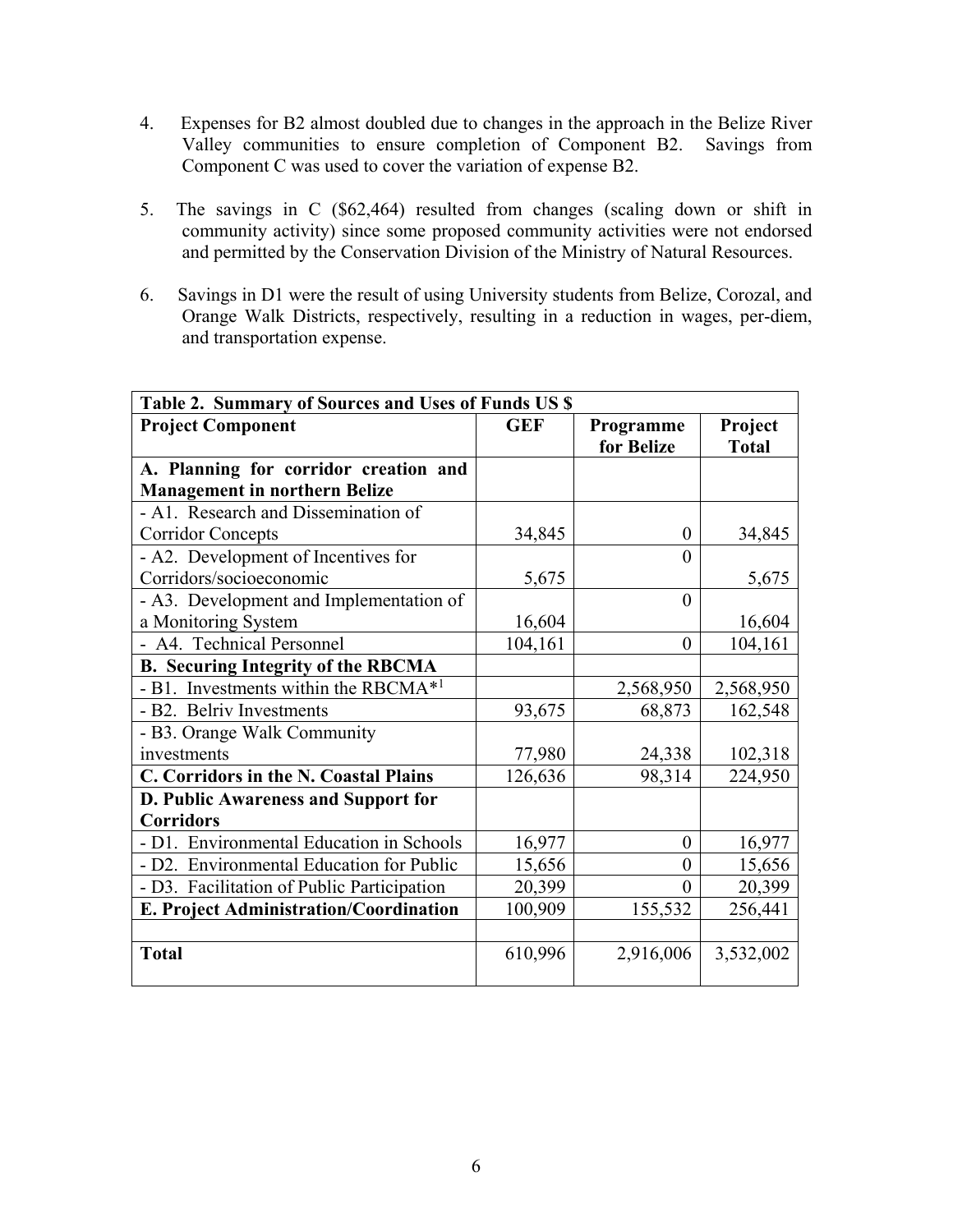### **II. PROJECT IMPACT ANALYSIS**

**II. (1) Project Impacts:** (a) describe to what extent the objectives have been met; (b) whether the performance indicators have been achieved:

At the end of project implementation, the Northern Belize Biological Corridors Project (NBBCP) has laid the foundation for the long-term conservation of biodiversity in the ecological linkages that form the proposed biological corridors between protected areas across northern Belize and the Maya and Calakmul Biosphere Reserves of Guatemala and Mexico, respectively, in Central America, through the following achievements:

- Development and application of mechanisms for corridor creation and management, appropriate to the northern Belize context including the delineation of the proposed northern Belize biological corridors; development of biological research protocol, baseline research of the proposed biological corridors, research in land tenure patterns and recommendation of alternative land use management strategy.
- Consolidation of the protection and management of the Rio Bravo Conservation and Management Area (RBCMA) as the critical linkage between the corridor network of Belize and the Meso-American Biological Corridor as a whole. The fourth edition of the RBCMA Management Plan has laid out plans for improving the conservation of its ecosystems and for maintaining biological connectivity with the Maya and Calakmul Biosphere Reserve in Guatemala and Mexico and with the other protected areas in northern Belize. Programme for Belize had also agreed the sustainability of the RBCMA through investment in and improvement of its ecotourism and sustainable forestry programs.
- Consolidation of the network of corridors across the northern coastal plain by promotion and support of community-based alternative activities that contribute to the creation or maintenance of biological corridors. Seventeen communities implemented new land management approaches compatible with corridor objectives including agroforestry, bee-keeping, sustainable agriculture production, cultural and ecotourism projects, protected areas management and environmental education, among others.
- The project has also enhanced public awareness and support for the Rio Bravo Conservation and Management Area and the proposed northern Belize biological corridors through the implementation of environmental awareness in the secondary schools of Corozal, Belize and Orange Walk Districts; implementation of an environmental awareness program directed towards the general public; and by facilitating public participation in corridor activities through the formation and consolidation of the Association of Northern Belize Conservation Organizations (ASONCO). The school's outreach program reached almost 90% of the high schools in the Belize, Orange Walk and Corozal Districts reaching 20 high schools and more than 2,000 students. Although, not planned under the original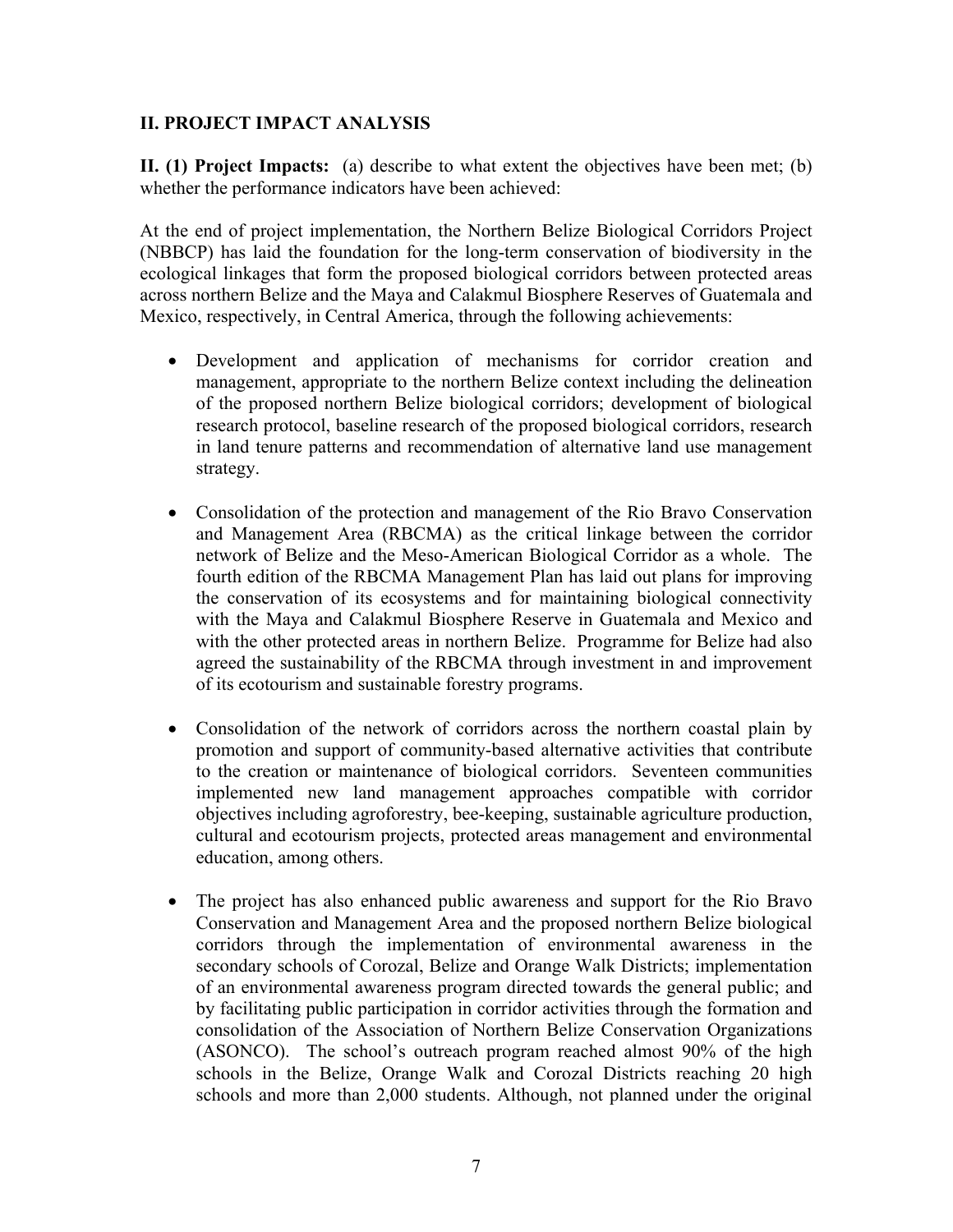project, the school education program was also extended to twenty five primary schools in northern Belize.

Despite the significant progress made in laying a good foundation for the consolidation of the Northern Belize Biological Corridors, the development of incentives for private lands conservation and the official recognition by the appropriate Government authorities is a necessary step to guarantee the long-term security of the proposed biological corridors. Although not officially recognized by the government, however, government planning officers are already considering the northern Belize biological corridors in their planning activities as in the case of the Land Management Programs of the Ministry of Natural Resources.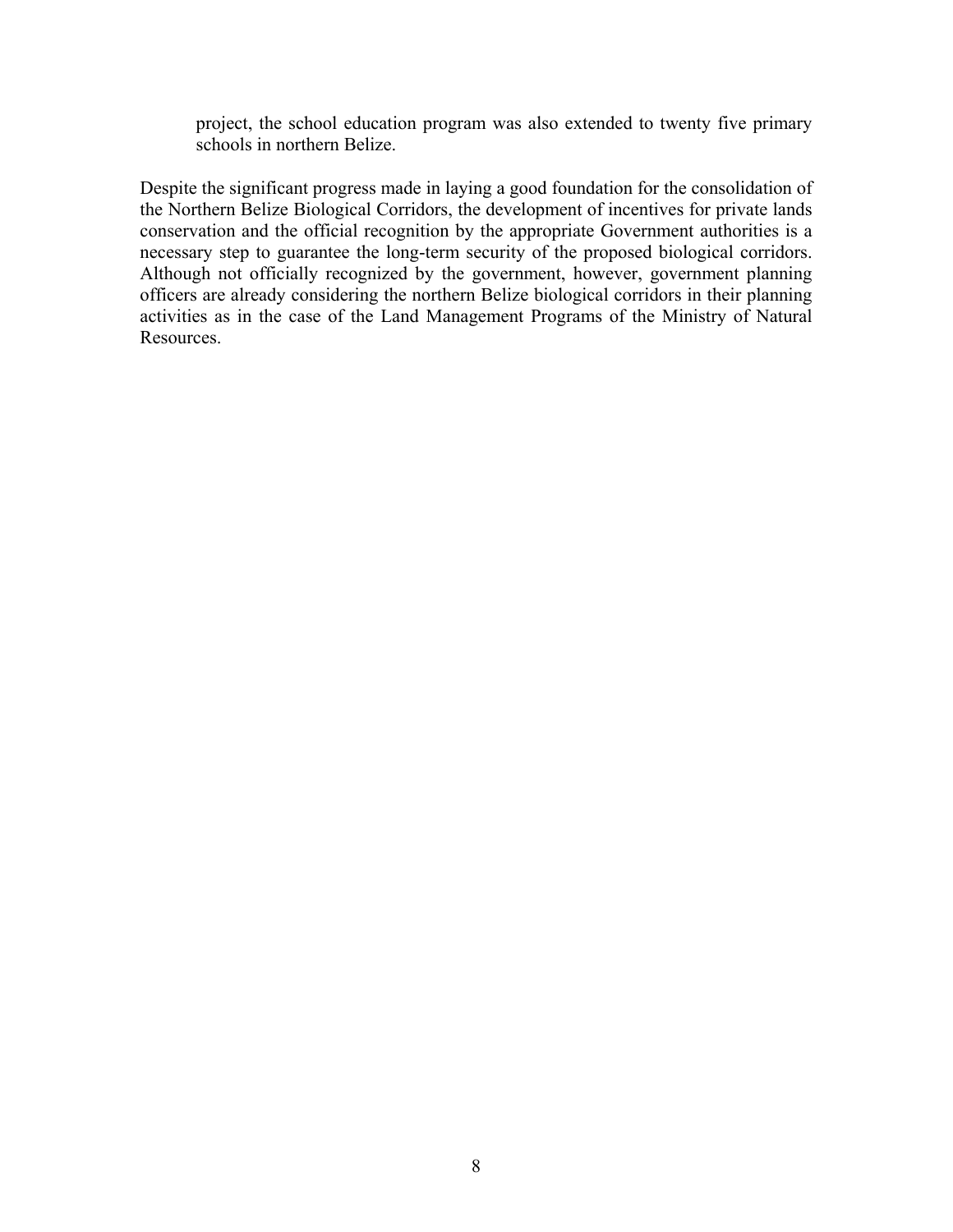**II. (1.1)** Describe to what extent the objectives have been met; (b) whether the performance indicators have been achieved.

| <b>Table 2. Effectiveness Indicators Comparative Table</b>                                                                                                                                                                                                                                                                                                                                                                                                |                                                                                                                                                                                                                                                                                                                                                                                                                                                                                                                                                                                                                                                                                                                                                                                                                                                                                                                                                                                                                                                                                            |  |
|-----------------------------------------------------------------------------------------------------------------------------------------------------------------------------------------------------------------------------------------------------------------------------------------------------------------------------------------------------------------------------------------------------------------------------------------------------------|--------------------------------------------------------------------------------------------------------------------------------------------------------------------------------------------------------------------------------------------------------------------------------------------------------------------------------------------------------------------------------------------------------------------------------------------------------------------------------------------------------------------------------------------------------------------------------------------------------------------------------------------------------------------------------------------------------------------------------------------------------------------------------------------------------------------------------------------------------------------------------------------------------------------------------------------------------------------------------------------------------------------------------------------------------------------------------------------|--|
| <b>Planned</b>                                                                                                                                                                                                                                                                                                                                                                                                                                            | <b>Results</b>                                                                                                                                                                                                                                                                                                                                                                                                                                                                                                                                                                                                                                                                                                                                                                                                                                                                                                                                                                                                                                                                             |  |
| Project<br>Secure<br>Goal:<br>long-term<br>conservation of biodiversity of global<br>importance in the "Maya Lowlands" of<br>north-eastern<br>Central<br>America<br>by<br>maintaining ecological linkages between<br>protected areas across northern Belize,<br>from northern Belize to the<br>Maya<br>Mountain /Mountain Pine Ridge massif in<br>Central Belize into the Maya and Calakmul<br>Biosphere Reserve in Guatemala and<br>Mexico respectively. | Significant progress was made towards ensuring the long-term conservation of<br>biodiversity in northern Belize. The foundation was laid for the establishment and<br>consolidation of the northern Belize biological corridors which maintains the Rio<br>Bravo Conservation and Management Area (RBCMA) as the critical linkage with the<br>Maya Biosphere Reserve in Guatemala and the Calakmul Biosphere Reserve in<br>Mexico. The feasibility study for the biological corridors identified the most<br>appropriate corridors routes that connects the RBCMA with the Mountain Pine ridge<br>massif in Central Belize through the Monkey Bay Wildlife Sanctuary and maintains<br>ecological linkages to the protected areas in northern Belize (Community Baboon<br>Sanctuary, Crooked Tree Wildlife Sanctuary, Fresh Water Creek Forest Reserve and<br>the Shipstern Nature Reserve).                                                                                                                                                                                                |  |
| By the end of the project,<br>Indicator:<br>deforestation rates within the Northern<br>Belize Biological Corridors, adjusted for<br>their area, should be 25% or less of the<br>current deforestation rate for northern<br>Belize.                                                                                                                                                                                                                        | The 1994 deforestation rate in Northern Belize was estimated at 13,400 ha/year by<br>White et al. 1996. PfB did not have access to the 1994 product generated by White et<br>al., therefore making it impossible to provide a comparison for this data and period.<br>However, PfB was able to conduct an analysis using the 1992 land-use basemap,<br>which was also used by White et al. The analysis found that in 1995 the deforestation<br>rate for Northern Belize was 15,758.5 ha/yr. A similar analysis found that in 2001 the<br>total deforestation for Northern Belize was 193,102 ha and the deforestation rate was<br>$-90.2$ ha/yr. The results found show that deforestation rates have in fact declined in<br>the Northern part of the country. These results are not entirely due to the impacts of<br>the NBBC project. Other aspects need to be taken into account. Results suggests that<br>more agricultural lands are being abandoned and left to fallow, than land being<br>cleared for agricultural activities. The decline in sugar cane price has contributed to |  |

The achievement of performance indicators is described in the following comparative table.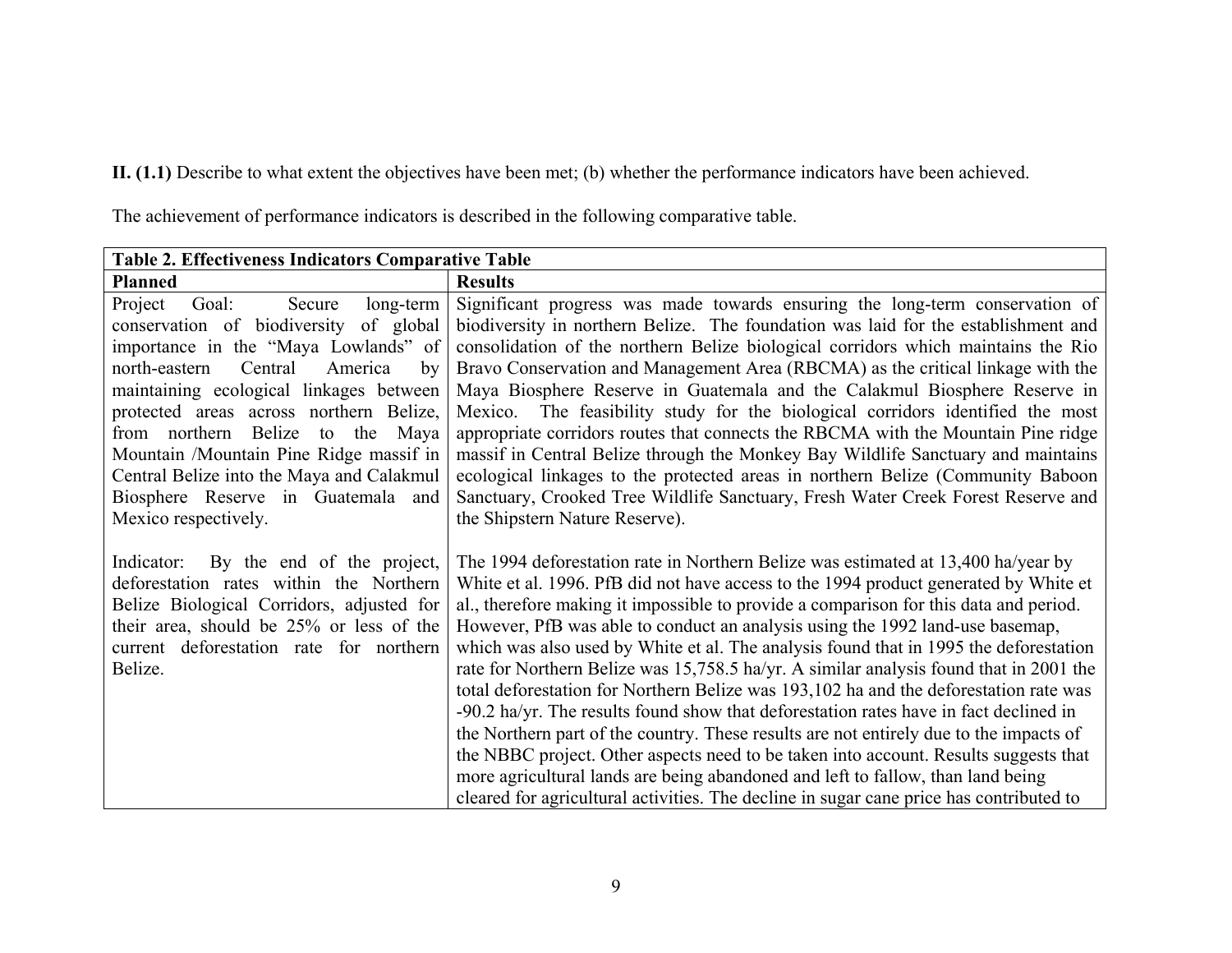|                                                                                                                                  | the decision of farmers to abandon their lands.                                                                                                                                                                                                                                                                                                                                                                                                                                                                                                                                                                                                                                                                                                                                                                                                                                                                                                                                                                                                                                                                                                                                                            |
|----------------------------------------------------------------------------------------------------------------------------------|------------------------------------------------------------------------------------------------------------------------------------------------------------------------------------------------------------------------------------------------------------------------------------------------------------------------------------------------------------------------------------------------------------------------------------------------------------------------------------------------------------------------------------------------------------------------------------------------------------------------------------------------------------------------------------------------------------------------------------------------------------------------------------------------------------------------------------------------------------------------------------------------------------------------------------------------------------------------------------------------------------------------------------------------------------------------------------------------------------------------------------------------------------------------------------------------------------|
| Refinement and application of<br>A.                                                                                              | The methodology used to reach these estimates had some limitations: i) satellite<br>image data would have provided more reliable and accurate data, and ii) it was not<br>possible to differentiate between transitional areas between agriculture, shifting<br>cultivation and secondary forest. It is therefore recommended that a more<br>comprehensive study is necessary. Extensive field work and current satellite imagery<br>and aerial photograph are necessary to calibrate land-use areas. Also, land use<br>descriptions and classifications need to be standardized to allow for proper estimation<br>of deforestation and regeneration. Despite the shortcomings in the estimation of<br>deforestation between the two reporting periods, the change is significantly different<br>and unlikely to be an artifact of the limitations of data and methodology. Therefore, it<br>is concluded that deforestation has decreased within the study area based on the<br>available evidence, even though the actual extent of the change in rate cannot be<br>accurately determined with the available information.<br>The feasibility studies including biological, land tenure, human impact and |
| mechanisms for corridor creation and<br>management appropriate to the northern<br>Belize context.                                | socioeconomic, and land management studies were used to refine the proposed<br>biological corridors and its management.<br>Land use management strategies<br>recommendations were developed for the large parcels of land in order to ensure that<br>its management is compatible with the biological corridors.                                                                                                                                                                                                                                                                                                                                                                                                                                                                                                                                                                                                                                                                                                                                                                                                                                                                                           |
| A1. Continued research into the biological<br>characteristics of corridors, their potential<br>routes, and land tenure patterns. | A feasibility study including biological characteristics, land use suitability, present<br>and projected human impact, and socio-economic characteristics was conducted in<br>northern Belize. The study determined the most appropriate and viable routes for the<br>biological connectivity between the Rio Bravo Conservation and Management Area<br>and the other protected areas in northern and Central Belize. The proposed biological<br>corridors consist of corridor conservation nodes (principal ecosystems) and its<br>principal routes (primary corridors), secondary routes and supporting links. The<br>primary corridors are the primary routes that have good biological characteristics and<br>the least pressure for land use conversion, hence the best options for maintaining<br>long-term connectivity between the conservation nodes. The secondary routes are                                                                                                                                                                                                                                                                                                                    |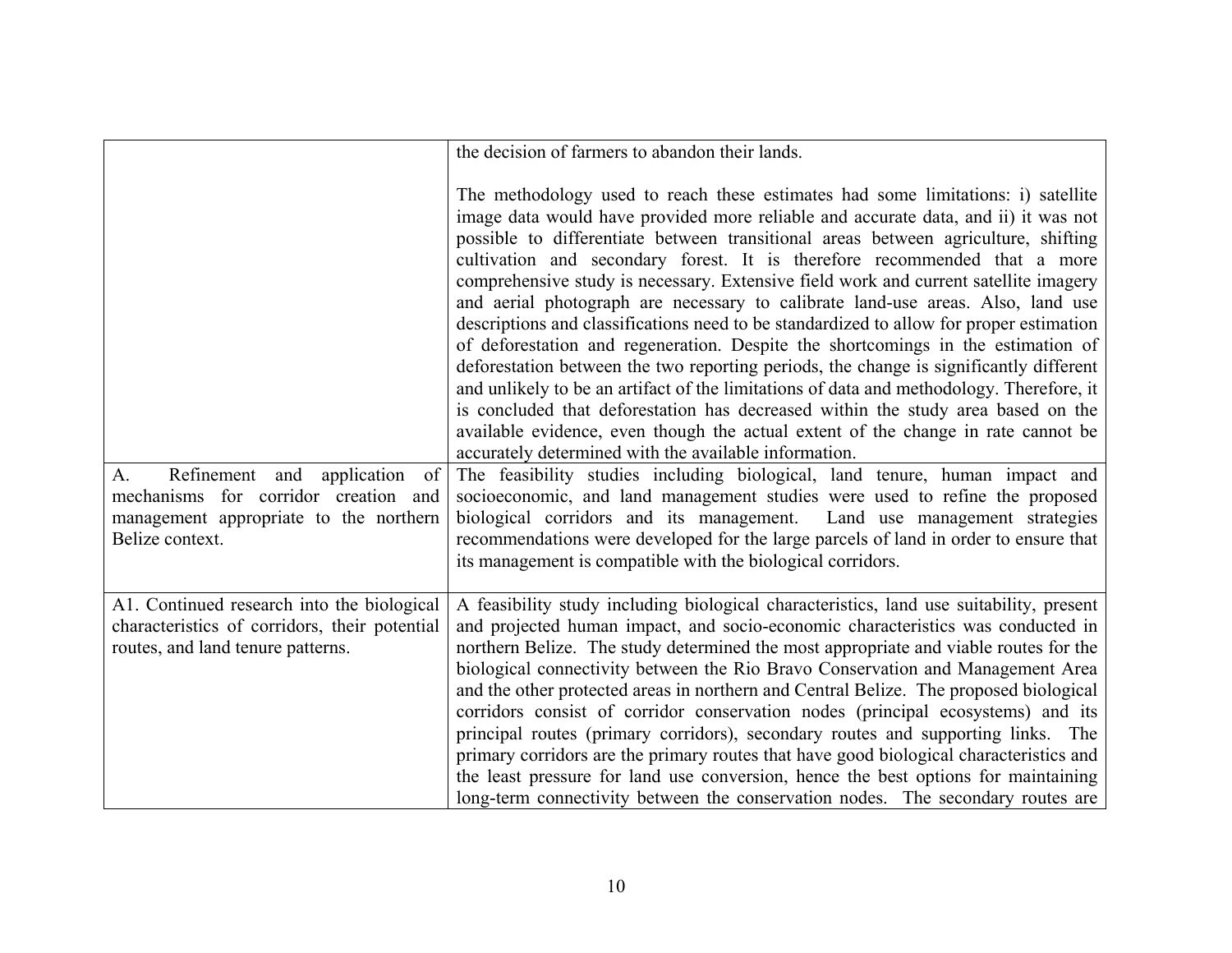| the second best options for consideration should there be any problems that makes it<br>difficult or unfeasible to maintain the primary routes.                                                                                                                                                                                                                                                                                       |
|---------------------------------------------------------------------------------------------------------------------------------------------------------------------------------------------------------------------------------------------------------------------------------------------------------------------------------------------------------------------------------------------------------------------------------------|
| The approach used for establishing the most viable corridors included the following<br>steps:                                                                                                                                                                                                                                                                                                                                         |
| Step 1. Identification of the areas with the highest corridor functionality based on the<br>habitat types and vegetation coverage.                                                                                                                                                                                                                                                                                                    |
| Step 2. Determining present and projected human impact on the vegetation systems<br>of northern Belize.                                                                                                                                                                                                                                                                                                                               |
| Step 3. Defining the potential corridor routes based on the corridor functionality and<br>present and projected human impact.                                                                                                                                                                                                                                                                                                         |
| Large areas with more or less intact habitat were considered as nodes which are<br>considered as "large stepping stones" linked by corridors. Each corridor was<br>classified according to viability (based on human influence, habitat type, and value to<br>the Northern Belize Biological Corridor concept). This exercise showed preferred<br>corridors, alternate and supporting corridors, resulting in a network of corridors. |
| Step 4. Determine degree of overlaps between protected areas and potential corridor<br>nodes and corridor routes.                                                                                                                                                                                                                                                                                                                     |
| Step 5. Determine the "Agriculture Land Value" in the area as it relates to the<br>biological corridors. Areas with high agricultural value are considered less suitable<br>for the northern biological corridor while areas with lower agricultural value are<br>considered more suitable for biological corridors.                                                                                                                  |
| Step 6. Decide on the most viable corridor routes based on the results from Steps 1-<br>5.                                                                                                                                                                                                                                                                                                                                            |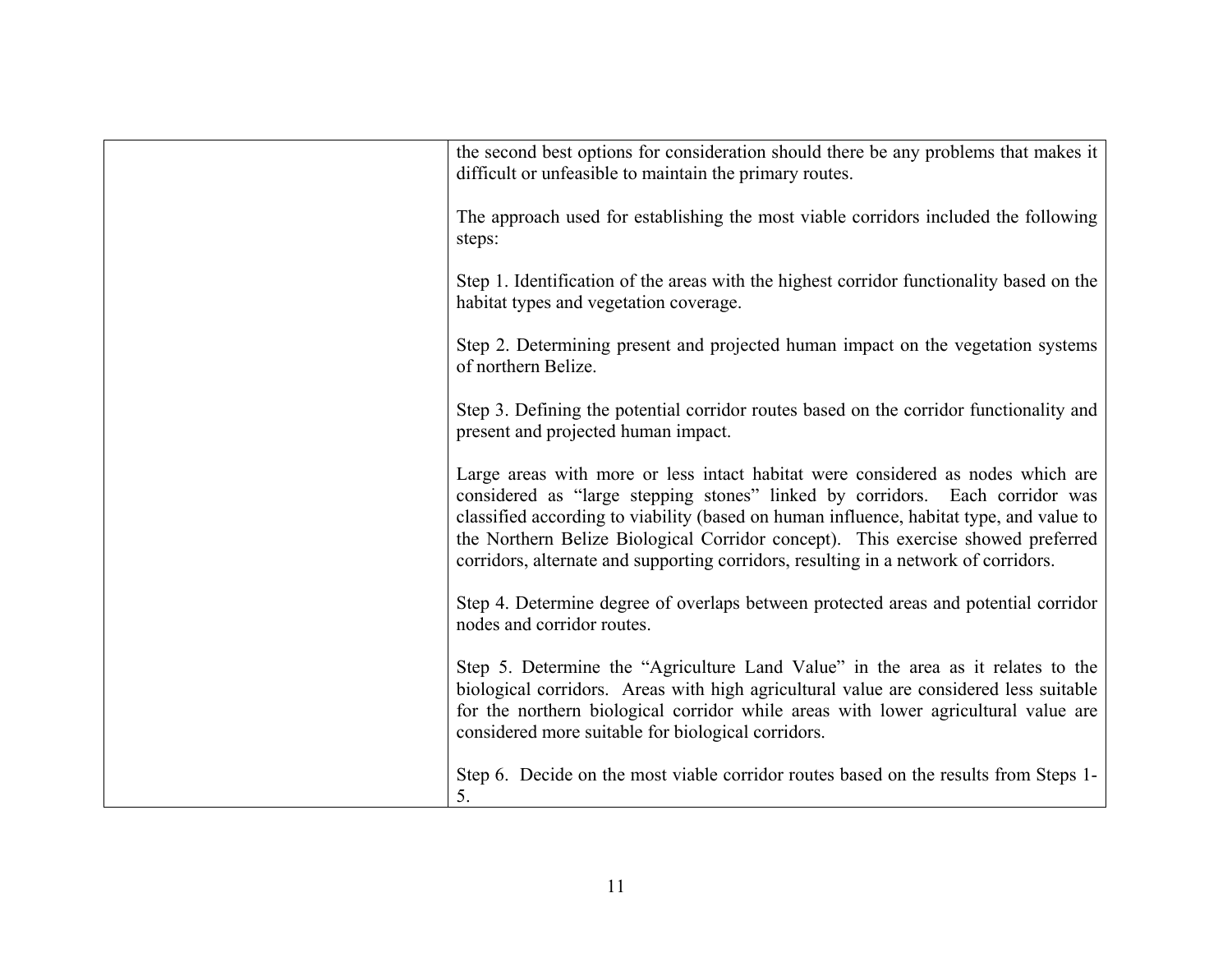| Step 7. Determine land tenure within and adjacent to the biological corridors. This<br>exercise determines the number and types of land owner the corridor will have to<br>deal with and identifies high priority areas for community outreach. For example,<br>Santa Martha was included in the project since it sits in the middle of one of the most<br>biologically suitable corridors.                                                                      |
|------------------------------------------------------------------------------------------------------------------------------------------------------------------------------------------------------------------------------------------------------------------------------------------------------------------------------------------------------------------------------------------------------------------------------------------------------------------|
| Step 8. Developed land use management strategies and guidelines for the priority<br>land parcels to ensure the integrity of the northern biological corridor and address<br>development issues around the surrounding lands.                                                                                                                                                                                                                                     |
| Step 9. Develop a framework for providing incentives for private land conservation<br>and management to ensure that private lands management is compatible with the<br>northern Belize Biological Corridors.                                                                                                                                                                                                                                                     |
| Step 10. Ensure official recognition of the Northern Belize Biological Corridors by<br>the Ministry of Natural Resources and its land use planning authority.                                                                                                                                                                                                                                                                                                    |
| On the latter, the awareness efforts made under the project has already ensured that<br>the Northern Belize Biological Corridors be considered by the "Land Management"<br>Project" of the Ministry of Natural Resources.                                                                                                                                                                                                                                        |
| Step 11. Development of a strategy for monitoring the effectiveness of the northern<br>biological corridor. Based on this strategy, a pilot monitoring was conducted on<br>selected sites of the network of corridors. Training was provided to community<br>participants to develop monitoring skill and to enable them to participate in data<br>collection of the monitoring sites on birds, mammals, and forest cover, forest impact<br>and present threats. |
| In essence, the MSP project has created a more refined northern Belize biological<br>corridor and has laid a strong foundation for the long-term maintenance of the<br>biological corridors in northern Belize.                                                                                                                                                                                                                                                  |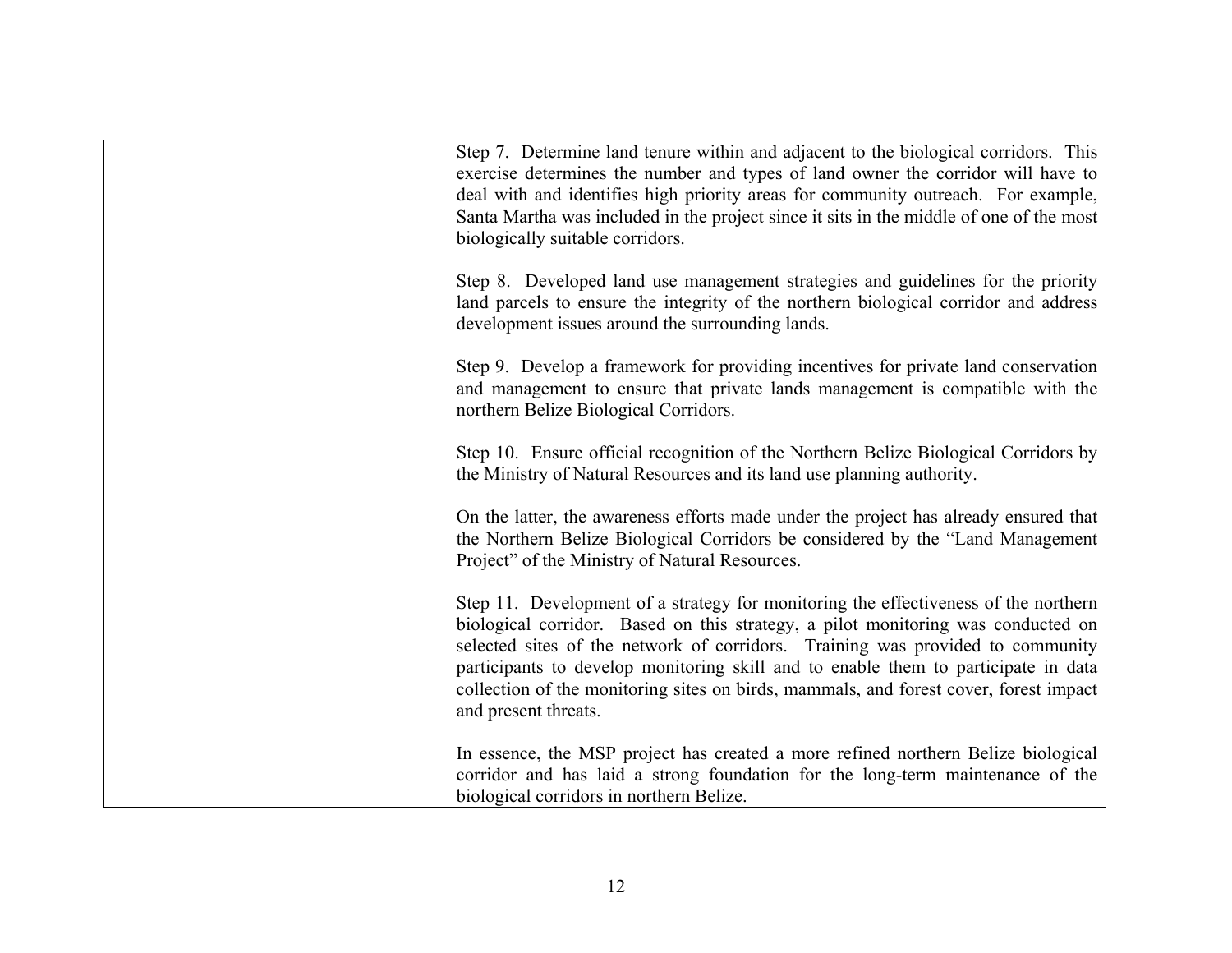| A2. Development of incentives for private    | Two initial steps towards the development of a framework for incentives for private                                                                                                                                                                                                                                                                                                                                                                                                                                                                                                                                                                                                                                                                                                                             |
|----------------------------------------------|-----------------------------------------------------------------------------------------------------------------------------------------------------------------------------------------------------------------------------------------------------------------------------------------------------------------------------------------------------------------------------------------------------------------------------------------------------------------------------------------------------------------------------------------------------------------------------------------------------------------------------------------------------------------------------------------------------------------------------------------------------------------------------------------------------------------|
| sector and community participation in        | lands conservation were developed by the project. This included the land tenure                                                                                                                                                                                                                                                                                                                                                                                                                                                                                                                                                                                                                                                                                                                                 |
| corridor creation, through easements, other  | study of the lands within and adjacent to the northern Belize biological corridors,                                                                                                                                                                                                                                                                                                                                                                                                                                                                                                                                                                                                                                                                                                                             |
| legal and financial mechanisms,<br>and       | identifying the number and type of land owners.                                                                                                                                                                                                                                                                                                                                                                                                                                                                                                                                                                                                                                                                                                                                                                 |
| adoption of revenue-generating activities    |                                                                                                                                                                                                                                                                                                                                                                                                                                                                                                                                                                                                                                                                                                                                                                                                                 |
| compatible with conservation aims.           | The MSP Project also developed recommendations for land management strategies<br>compatible with the corridor concept for the lands within and adjacent to the<br>corridors. (See the enclosed NBBC Land Management Strategy Report).                                                                                                                                                                                                                                                                                                                                                                                                                                                                                                                                                                           |
|                                              | The development of incentives was the next step but this was not completed since<br>there were no available private conservation incentives experts in Belize at the time<br>that the study was required. Proposals from international experts were higher than<br>the budgeted money for this activity. The available budget for the private incentive<br>study was US \$20,000 while the proposal submitted by international consultants went<br>over US \$40,000. The project was unable to secure the additional US \$20,000 on<br>time to secure the services on the international consultants. The development of the<br>framework for private conservation incentives, therefore, remains as a need for the<br>adequate management of the lands adjacent to the northern Belize biological<br>corridors. |
|                                              | The project supported 17 community activities compatible with the biological<br>corridors concept including the establishment and enhancement of protected areas.<br>These revenue-generating activities include ecotourism (9 communities); sustainable<br>agriculture and agroforestry (5 communities); Honey Production (2 communities),<br>and one eco-cultural activity. These activities generate revenues for the communities<br>and are dependent on maintaining a healthy forest cover hence a good incentive for<br>maintaining the biological corridors.                                                                                                                                                                                                                                             |
| Development of methodology for<br>A3.        | The feasibility study developed recommendations for monitoring the effectiveness of                                                                                                                                                                                                                                                                                                                                                                                                                                                                                                                                                                                                                                                                                                                             |
| monitoring the effectiveness of corridors as | the biological corridors. Those recommendations were later refined and monitoring                                                                                                                                                                                                                                                                                                                                                                                                                                                                                                                                                                                                                                                                                                                               |
| a tool for conservation, tested during the   | protocols were developed for the establishment of a baseline and for evaluating the                                                                                                                                                                                                                                                                                                                                                                                                                                                                                                                                                                                                                                                                                                                             |
| project lifetime                             | status and effectiveness of the corridor. Protocols were developed for the monitoring                                                                                                                                                                                                                                                                                                                                                                                                                                                                                                                                                                                                                                                                                                                           |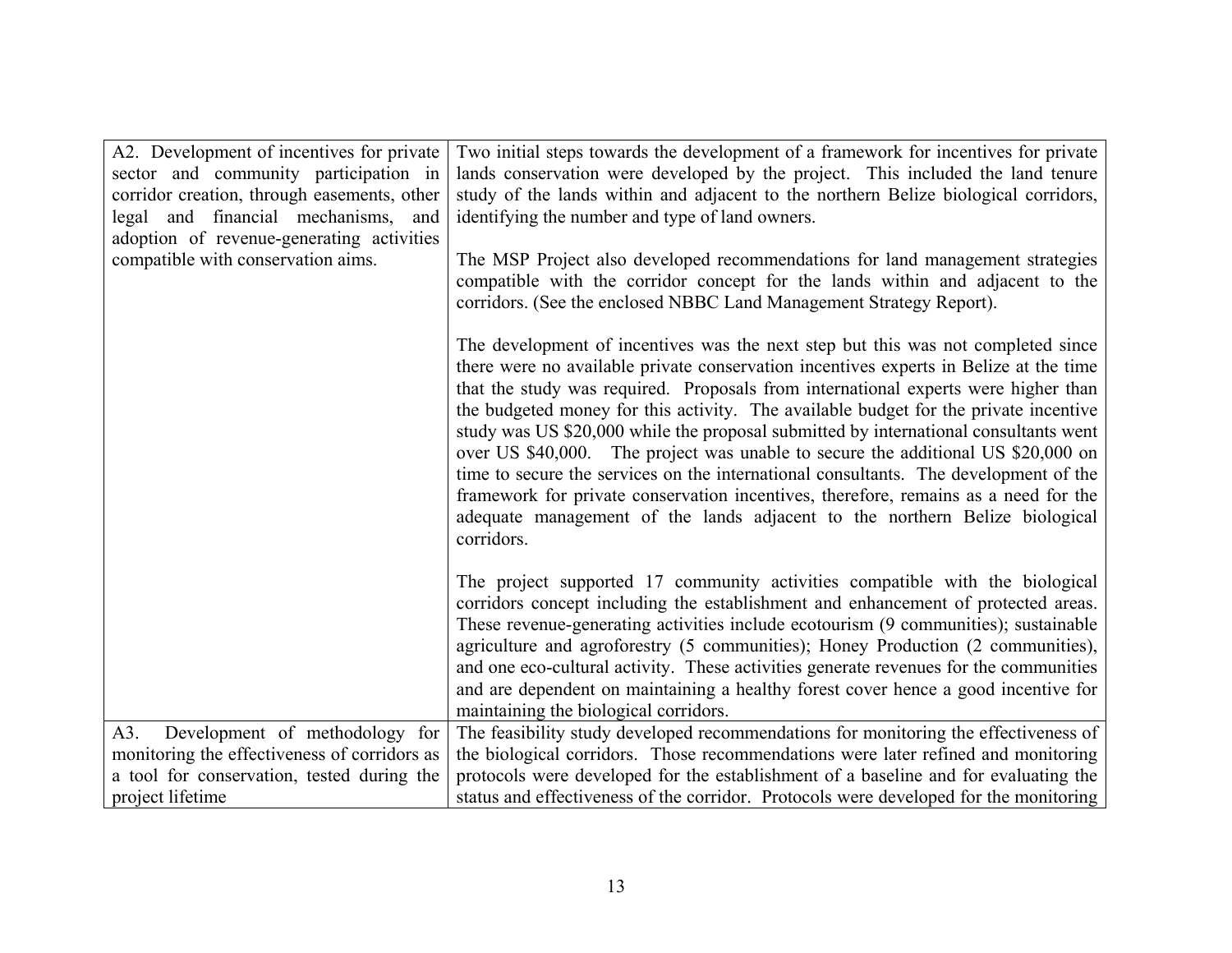|                                             | of birds, mammals, anurans and forest cover. Training was provided to community       |
|---------------------------------------------|---------------------------------------------------------------------------------------|
|                                             | representatives who assisted the technical experts in conducting field research for   |
|                                             | establishing the baseline data of the various corridor routes. The monitoring         |
|                                             | protocols were tested in selected monitoring sites in each of the corridors that make |
|                                             | the northern Belize biological corridors. (See the enclosed Pilot Monitoring Report)  |
| A4. Appointment of technical personnel      | Programme for Belize appointed a Project Coordinator to coordinate and implement      |
| for coordination and field support for      | project activities. The Coordinator was assisted by a Community Development           |
| corridor creation activities.               | Officer who was directly responsible for working with and assisting community         |
|                                             | organizations in planning and implementing community activities and coordinating      |
|                                             | corridor education activities. An accounts clerk was appointed to train and assist    |
|                                             | communities in accounting and reporting the use of project funds provided by the      |
|                                             | project. The overall project implementation was guided by a technical advisory        |
|                                             | committee which was formed by various local experts including Programme for           |
|                                             | Belize's personnel, Government representatives, and community representatives.        |
|                                             | Wherever necessary, community officers were appointed to assist the Community         |
|                                             | Development Officer in the implementation and coordination of community               |
|                                             | activities. The project also secured paid and unpaid technical experts to directly    |
|                                             | implement project activities or to provide technical training and guidance to         |
|                                             | community activities. The unpaid services came from Government departments and        |
|                                             | volunteers.                                                                           |
| Consolidation of the Rio Bravo<br><b>B.</b> | Programme for Belize continued to invest within the Rio Bravo Conservation and        |
| Conservation and Management Area as the     | Management Area (RBCMA) and in community outreach activities in order to ensure       |
| critical link between the corridor networks | the long term conservation of the RBCMA as the critical link between the corridor     |
| of Belize and the Mesoamerica as a whole.   | networks of Belize and Mesoamerica. Over the three-year project period,               |
|                                             | Programme for Belize invested US \$1.7 M in improving the management and              |
|                                             | projects and activities to consolidate the protection of the RBCMA and in             |
|                                             | strengthening community support through conservation awareness and community          |
|                                             | outreach.                                                                             |
|                                             |                                                                                       |
|                                             |                                                                                       |
|                                             |                                                                                       |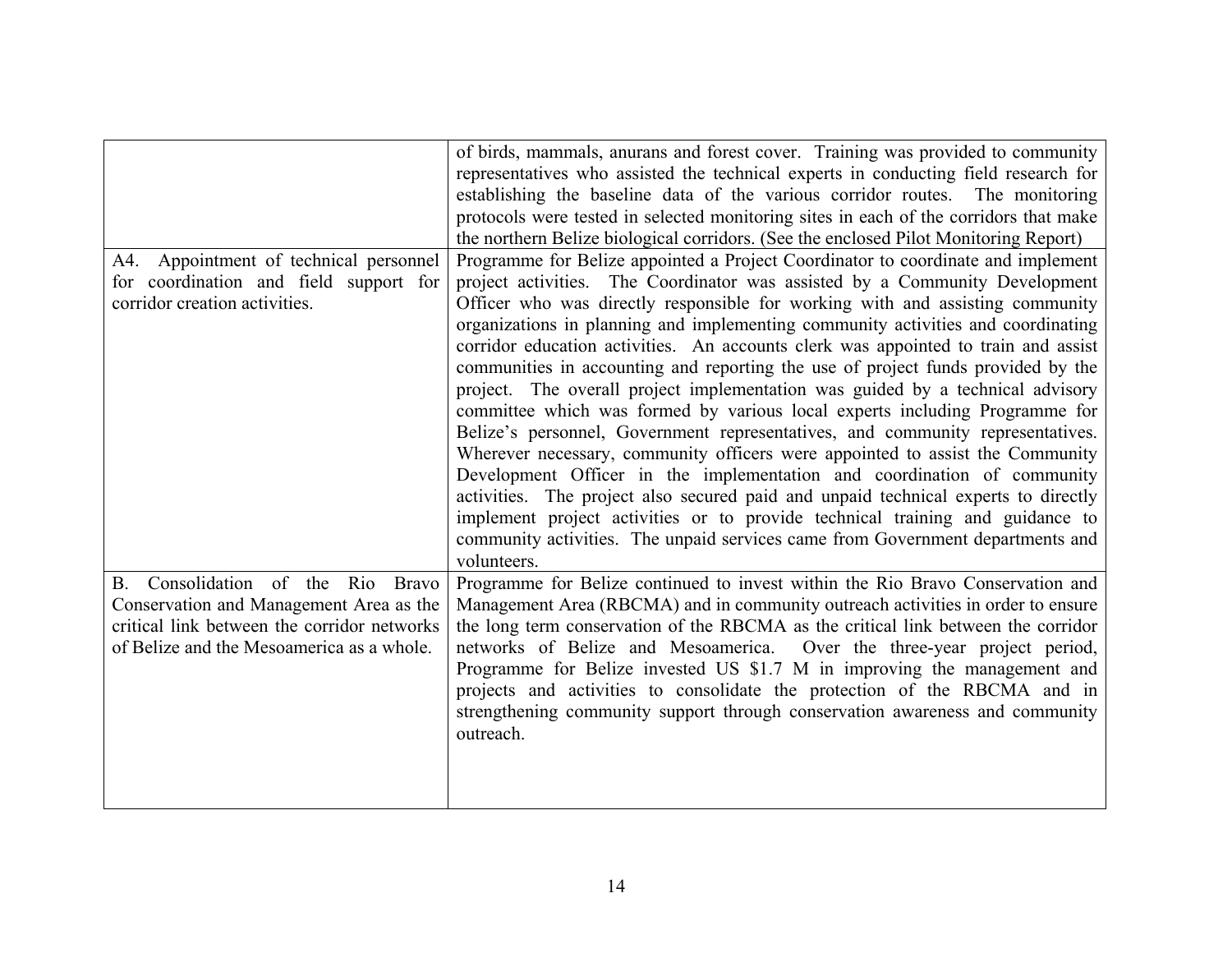| B1. Enhanced protection of the RBCMA<br>through a series of investments in<br>protection and more sustainable use of<br>biodiversity of this privately managed area. | Investments of US \$1.7M were made in the RBCMA in strategic conservation<br>planning, sustainable forestry aimed at developing sustainable timber extraction<br>while maintaining biological integrity, bird conservation and outreach, carbon<br>sequestration aimed at contributing to the abatement of climate change, and the<br>enhancement of its ecotourism program and facilities.                                                                                                                                                                     |
|----------------------------------------------------------------------------------------------------------------------------------------------------------------------|-----------------------------------------------------------------------------------------------------------------------------------------------------------------------------------------------------------------------------------------------------------------------------------------------------------------------------------------------------------------------------------------------------------------------------------------------------------------------------------------------------------------------------------------------------------------|
|                                                                                                                                                                      | Despite the negative effects of the U.S. incident of September 11, 2001, investments<br>were made in improving Programme for Belize's ecotourism facilities and services.<br>Today, ecotourism continues to be the largest source of self-generated revenue for<br>Programme for Belize. It is now generating revenues that cover 25% of Programme<br>for Belize's operation expense. The proceeds from the ecotourism program are<br>reinvested in the protection and management of the RBCMA.                                                                 |
|                                                                                                                                                                      | Programme for Belize has enhanced its capacity to develop timber extraction in a<br>manner that it does not cause significant impacts on the biodiversity and<br>environmental characteristics of the forests. The organization is now trying to<br>demonstrate the economic viability of sustainable timber extraction.                                                                                                                                                                                                                                        |
|                                                                                                                                                                      | Programme for Belize completed a five year site conservation plan for the RBCMA<br>that consolidate the area as the critical ecological link with the other protected areas<br>in northern Belize, and the Maya Forest (Selva Maya) in northern Central America.<br>As a result, Programme for Belize is now participating in the ecoregional planning of<br>the Selva Maya forest together with The Nature Conservancy, Conservation<br>International, Defensores de La Naturaleza in Peten, Guatemala, and Pronatura<br>Peninsula Yucatan in southern Mexico. |
|                                                                                                                                                                      | Programme for Belize has also secured ten years of annual funds for the protection of<br>the RBCMA as well as an endowment fund for its management from the Tropical<br>Forest Conservation Act Agreement between the Government of the United States of<br>America and the Government of Belize.                                                                                                                                                                                                                                                               |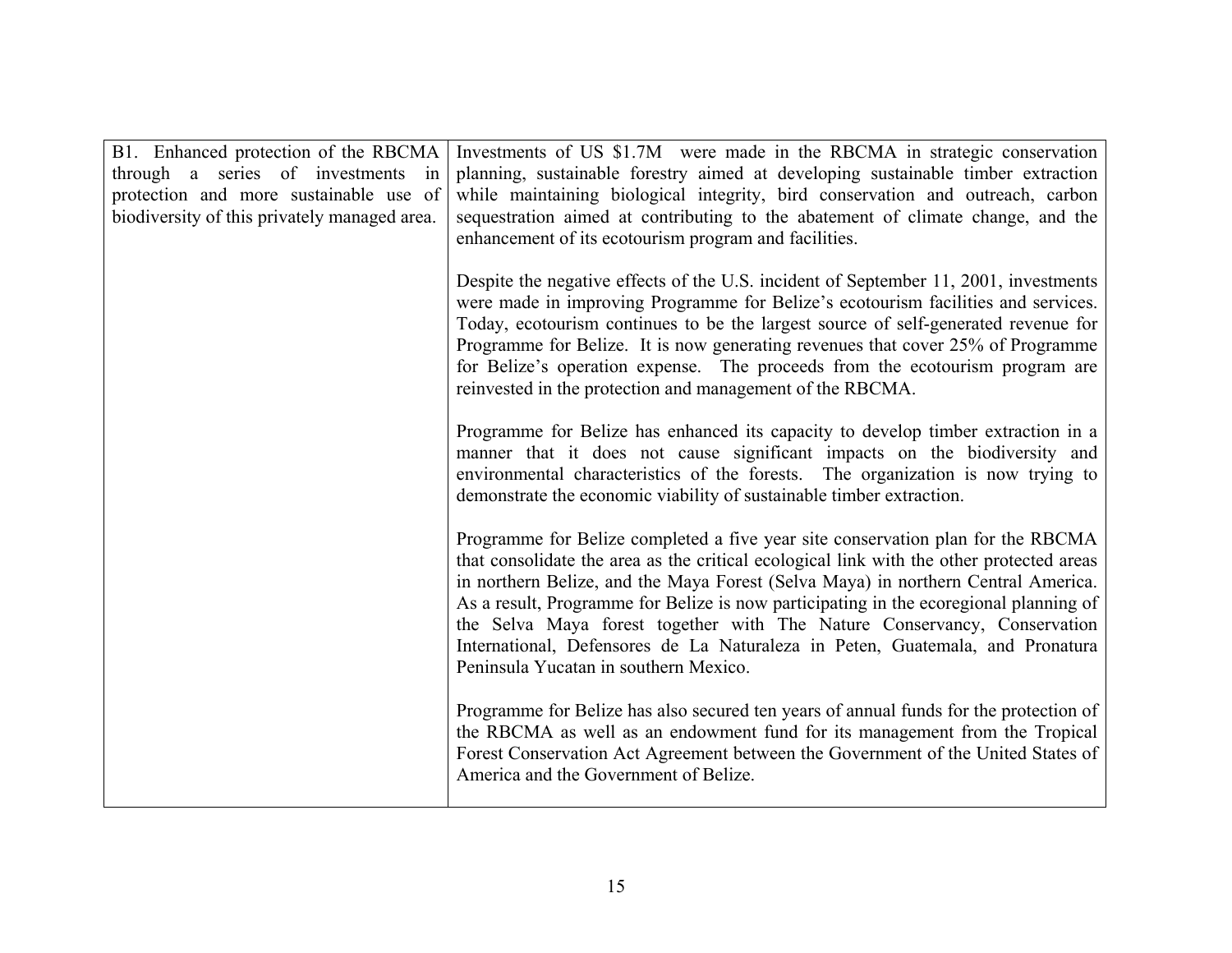| B2.<br>Technical support for community-         | Community-based land use management approaches compatible with corridors were          |
|-------------------------------------------------|----------------------------------------------------------------------------------------|
| conservation<br>and<br>economic<br>based        | supported and implemented in five (5) communities in the Belize River Valley           |
| identified<br>projects<br>development<br>as     | (BELRIV) area. These community-based conservation and economic development             |
| priorities by the Belize River Valley           | projects included support for the establishment of a protected area and ecotourism     |
| (BELRIV) communities<br>east of the             | activity (Spanish Creek Wildlife Sanctuary in Rancho Dolores); Culture and             |
| RBCMA.                                          | ecotourism in the Community Baboon Sanctuary (Bermudian Landing), St. Paul's           |
|                                                 | Bank, and Flower's Bank; and sustainable agriculture in Rancho Dolores and             |
|                                                 | Flower's Bank. The Spanish Creek Wildlife Sanctuary is a community-based               |
|                                                 | protected area of 5,985 acres (2,422 ha.) bordering the southeastern part of the       |
|                                                 | RBCMA thereby strengthening the protection of the RBCMA and enhancing the              |
|                                                 | protection of the "Belriv Node" of the proposed northern Belize biological corridor.   |
| Technical support for community-<br><b>B</b> 3. | The project provided support for land use management approaches compatible with        |
| conservation<br>and<br>based<br>economic        | biological corridors in four Orange Walk communities. These community-based            |
| projects<br>identified<br>development<br>as     | conservation and economic development activities included tree production and          |
| priorities by the communities of northern       | landscaping in San Felipe, cultural tourism and backyard gardening in Yo Creek,        |
| Orange Walk District north and north-           | Agroforestry in San Lazaro, and honey production in San Lazaro and Indian Church.      |
| eastward of the RBCMA.                          | These projects have demonstrated that there are viable alternatives of land            |
|                                                 | management approaches that are compatible with the conservation of corridors in        |
|                                                 | northern Belize.                                                                       |
|                                                 |                                                                                        |
|                                                 | The project also contributed to ensuring the protection of forested areas in San       |
|                                                 | Lazaro by securing tenure of 250 acres of forested land for protection and sustainable |
|                                                 | management under the management of the Rio Hondo Environmental and                     |
|                                                 | Conservation Organization (RHECO).                                                     |
| C. Consolidation of a network of corridors      | As proposed, the RBCMA connects with the Belize River Node which has corridor          |
| across the northern coastal plain from the      | connection with the Sibun River corridor of Central Belize through the Mile 35         |
| Rio Bravo northeastward to Shipstern            | corridor. The Belize River Node is also connected to the Esteves Node in the           |
| Nature Reserve, through community and           | northern coastal plain by the Crooked Tree Corridor and the Biscayne Corridor.         |
| other actions.                                  |                                                                                        |
|                                                 | The Esteves Node forms the principal link that connects with the corridors of the      |
|                                                 | Belize River and Rio Bravo Nodes. In the northern coastal plains, the principal        |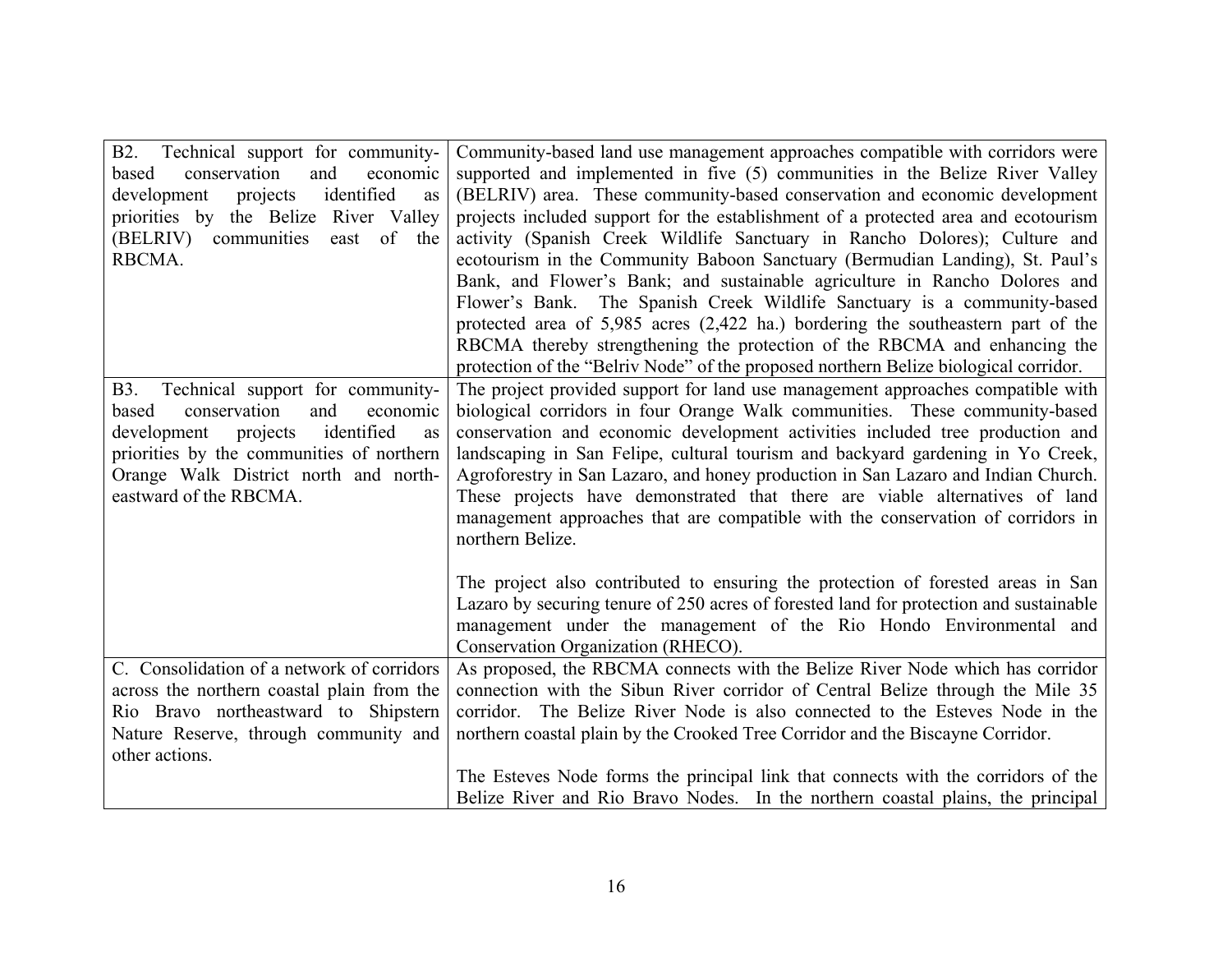|                                                                                                                                                                                                                                            | nodes are formed by the Esteves Node, the Fresh Water Creek Node, the Shipstern<br>High Forest Node and the Shipstern Dry Forest Node. As proposed, the Santa Marta<br>and Colha Corridors connect the Esteves Node with the Freshwater Creek Forest<br>Node (Fresh Water Creek Forest Reserve). The Xopol corridor connects the Fresh<br>Water Creek with Shipstern High Forest and Shipstern Dry Forest Nodes (Shipstern<br>Nature Reserve).                                                                                                                                                                                                                              |
|--------------------------------------------------------------------------------------------------------------------------------------------------------------------------------------------------------------------------------------------|-----------------------------------------------------------------------------------------------------------------------------------------------------------------------------------------------------------------------------------------------------------------------------------------------------------------------------------------------------------------------------------------------------------------------------------------------------------------------------------------------------------------------------------------------------------------------------------------------------------------------------------------------------------------------------|
|                                                                                                                                                                                                                                            | The MSP project made investments in sustainable community-based activities<br>compatible with conservation in seven communities along the northern coastal plain<br>corridor. Community based sustainable activities supported by the project include<br>agroforestry and small livestock in the Belize Old Northern Highway Community<br>Association (BONCA); water quality monitoring and protection in Progresso,<br>Protection, education and ecotourism in the Shipstern Nature Reserve; establishment<br>of private protection and sustainable forest management in Fireburn and Wildtracks,<br>sustainable agriculture in Santa Marta and ecotourism in San Estevan. |
|                                                                                                                                                                                                                                            | Santa Marta was not included in the original project proposal but was included in the<br>second year of project implementation after the feasibility study indicated that this<br>community is located within the principal corridor route and therefore considered<br>critical for ensuring the long-term integrity of the northern Belize biological<br>corridors.                                                                                                                                                                                                                                                                                                        |
| Indicators for A,B, and C: Six communities<br>or major landowners (representing about<br>50% of those targeted by the project<br>successfully implementing<br>new<br>land<br>management approaches compatible with<br>corridor objectives. | Of the 17 community activities supported by the project, four (4) community-based<br>ecotourism activities are still operational and generating revenues for the<br>communities; one (1) community-based agroforestry project is still operational and<br>generating revenues, and two (2) community-based honey production are also<br>operational and generating revenues for the communities. These activities are all<br>compatible with conservation and the biological corridors concept. While, the<br>project targeted indicator was reached, there was less investments in the community-                                                                          |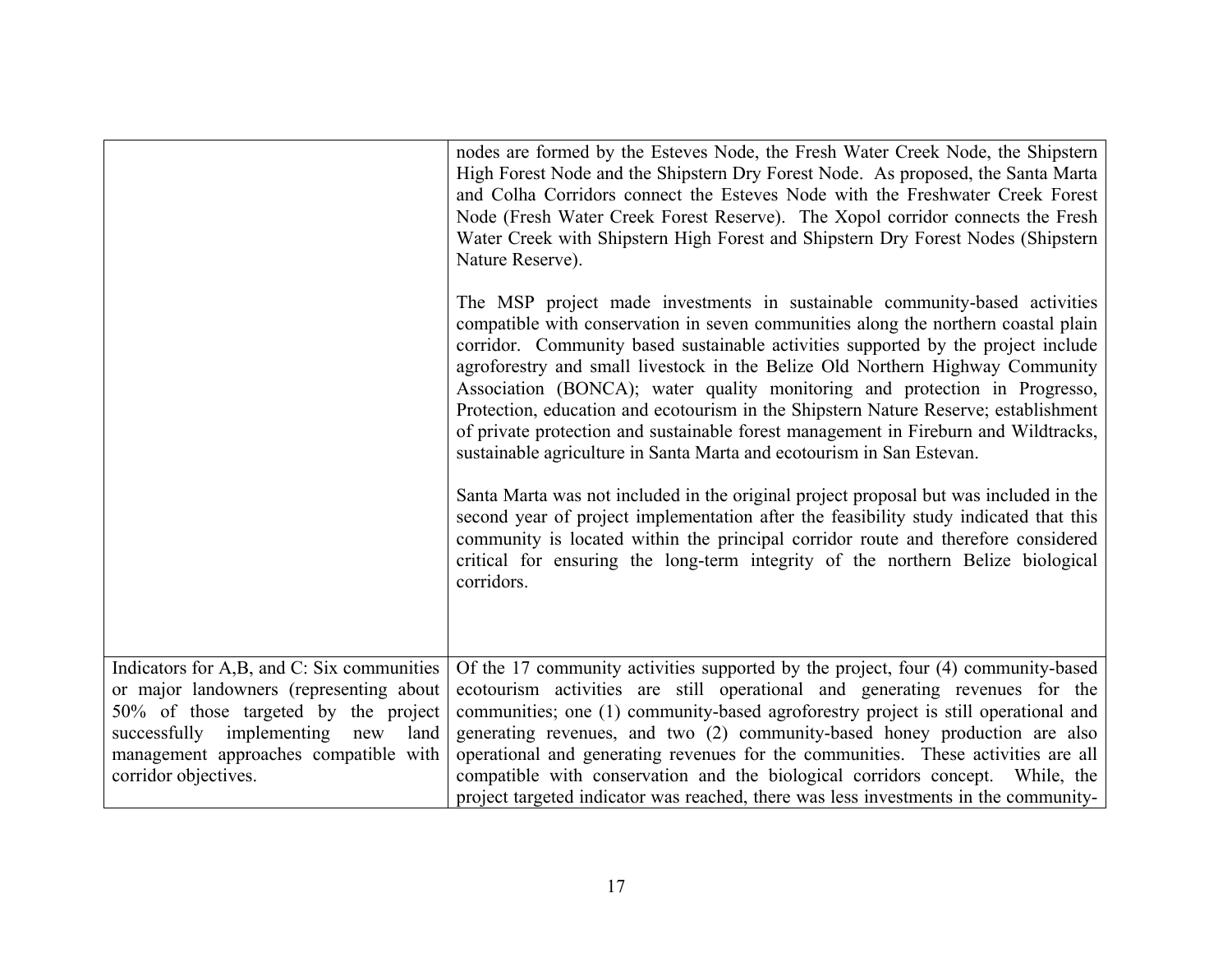|                                            | based project as originally planned for Component C. There are various reason for<br>less investments:                                                                                                                                                                                                                                                                                             |
|--------------------------------------------|----------------------------------------------------------------------------------------------------------------------------------------------------------------------------------------------------------------------------------------------------------------------------------------------------------------------------------------------------------------------------------------------------|
|                                            | 1.) The wildlife rearing projects were not endorsed by the Conservation Division of<br>the Ministry of Natural Resources hence the communities were unable to develop<br>these activities. They were forced to scale back their project or to develop alternative<br>activities with lower funding requirements;                                                                                   |
|                                            | 2.) Political interference in some of the communities made it impossible for some<br>community groups to ensure land tenure or permission to work on the natural<br>resource areas. This was certainly the case for Progresso and the Association of<br>Friends of Fresh Water Creek. The activities had to be scaled back or abandoned for<br>other alternatives that required lower investments. |
|                                            | 3.) Hurricanes and flooding caused several weeks of delays due to inaccessibility of<br>the community areas causing lower investments in the community-based activities.                                                                                                                                                                                                                           |
|                                            | 4.) Some community groups had very little capacity for project implementation. The<br>MSP project, therefore, had to spend a lot of time assisting this communities and the<br>activities moved at a much lower pace resulting in less investments in such<br>community groups as is the case for the Belize Old Northern Highway Communities'<br>Association (BONCA).                             |
|                                            | At the end, there was US \$65,000 less investments on Component C. Corridors in the<br>Northern Coastal Plains. This additional fund was re-allocated for the investments in<br>the Belriv and Orange Walk Communities (Components B2 and B3, respectively).                                                                                                                                       |
| Indicator for A, B, and C: Alteration in   | The project supported the increased conservation status of three sites and enhanced                                                                                                                                                                                                                                                                                                                |
| formal conservation status of lands on a   | the protection and sustainability of another. The project ensured the land tenure of                                                                                                                                                                                                                                                                                                               |
| minimum of four sites located in corridors | 250 acres of forested land for protection and sustainable management by the Rio                                                                                                                                                                                                                                                                                                                    |
| such that their biodiversity comes under   | Hondo Environmental Conservation Organization (RHECO).<br>The project also                                                                                                                                                                                                                                                                                                                         |
| stricter protection.                       | provided support and technical expertise to the Rancho Dolores Environmental and                                                                                                                                                                                                                                                                                                                   |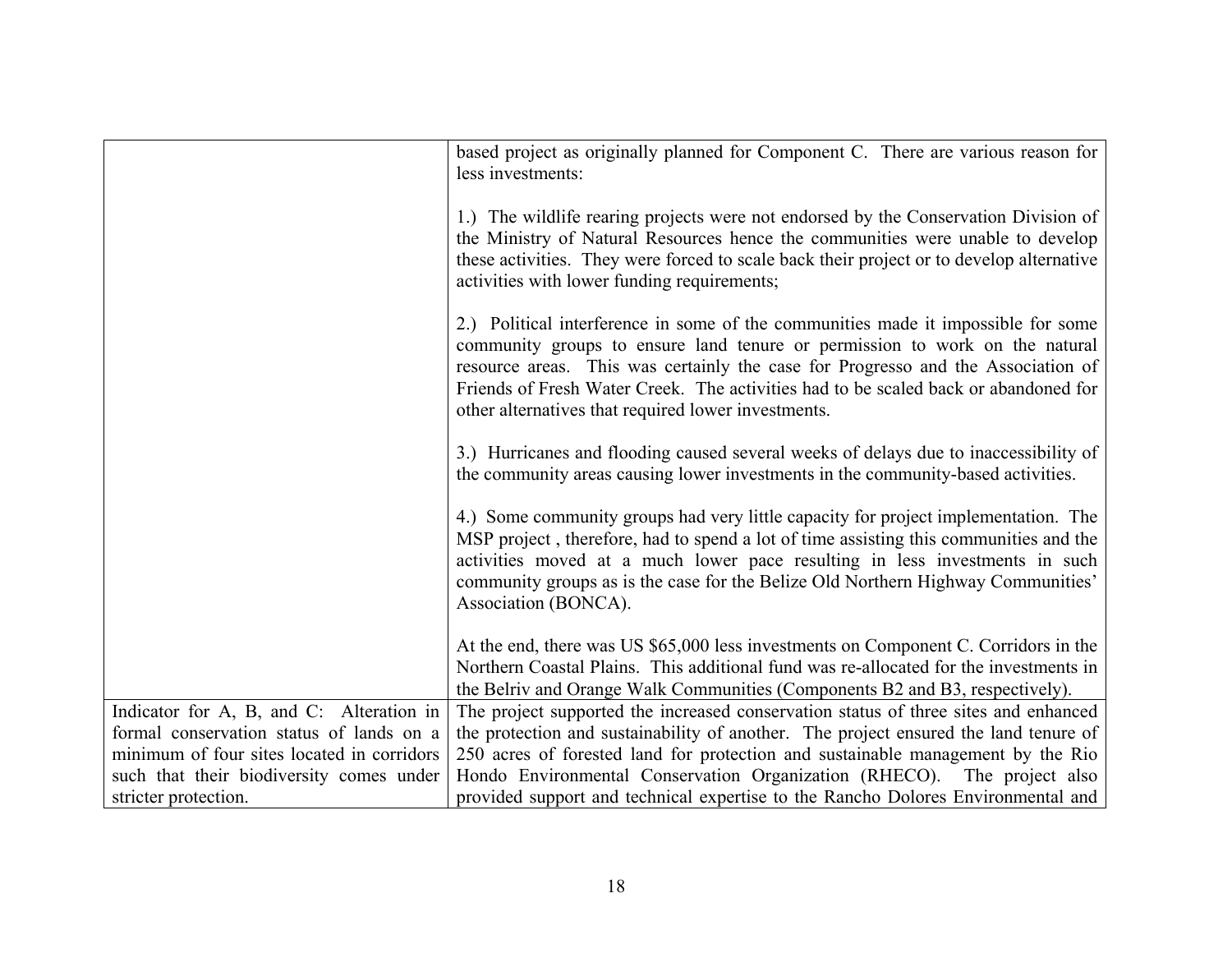|                                               | Development Group that led to the Ministry of Natural Resources declaring the         |
|-----------------------------------------------|---------------------------------------------------------------------------------------|
|                                               | Spanish Creek area (5,985 acres) as the Spanish Creek Wildlife Sanctuary. The         |
|                                               | project also provided the support for surveying 2,400 acres of forest for sustainable |
|                                               | management and protection in the Fireburn area under the management of Wild           |
|                                               | Tracks. The project provided funds to improve the protection capacity and increase    |
|                                               | sustainability, through ecotourism, in the Shipstern Nature Reserve.                  |
| D. Improved public awareness and support      | The majority of the community-based activities supported by the project had a         |
| of the Mesoamerican Biological Corridors      | component of conservation awareness directly linked to the consolidation and          |
| and conservation issues in general, on the    | maintenance on the northern Belize biological corridors. Improved public awareness    |
| part of the student population, general       | and support for the biological corridors was created through environmental education  |
| public, and decision makers, translating      | in the high schools and primary schools in the Orange Walk, Belize and Corozal        |
| into support for the corridor concept.        | Districts, general public awareness, and the facilitation of community participation. |
| D1. Implement environmental awareness         | An environmental education program was developed and implemented in 20 high           |
| program in the secondary schools of           | schools (90% of the high schools) in Orange Walk and Corozal districts reaching a     |
| Corozal, Orange Walk and Corozal              | total of 2,000 students.                                                              |
| Districts (presentation at schools, displays, |                                                                                       |
| educational materials, support to field       | Since, funds from the community-based activities were not fully utilized, part of     |
| visits).                                      | those funds was used to develop and implement a primary school environmental          |
|                                               | education program.                                                                    |
|                                               |                                                                                       |
|                                               | Funds saved from the community-based activities were used to develop a primary        |
|                                               | school environmental education program that was implemented in twenty five            |
|                                               | primary schools in the three districts.                                               |
|                                               |                                                                                       |
|                                               | The environmental education program was implemented through the use of various        |
|                                               | means including teachers meeting, school presentations, field trips, career day       |
|                                               | displays, support for environmental projects and summer camps held in the Hill Bank   |
|                                               | Field Station of the RBCMA.                                                           |
| Indicator: At least 50% of the secondary      | 2000 high school students representing 90% of the high school student body in the     |
| school student body exposed to corridor       | Belize, Corozal and Orange Walk Districts were exposed to the northern Belize         |
| concept.                                      | biological corridors concept.                                                         |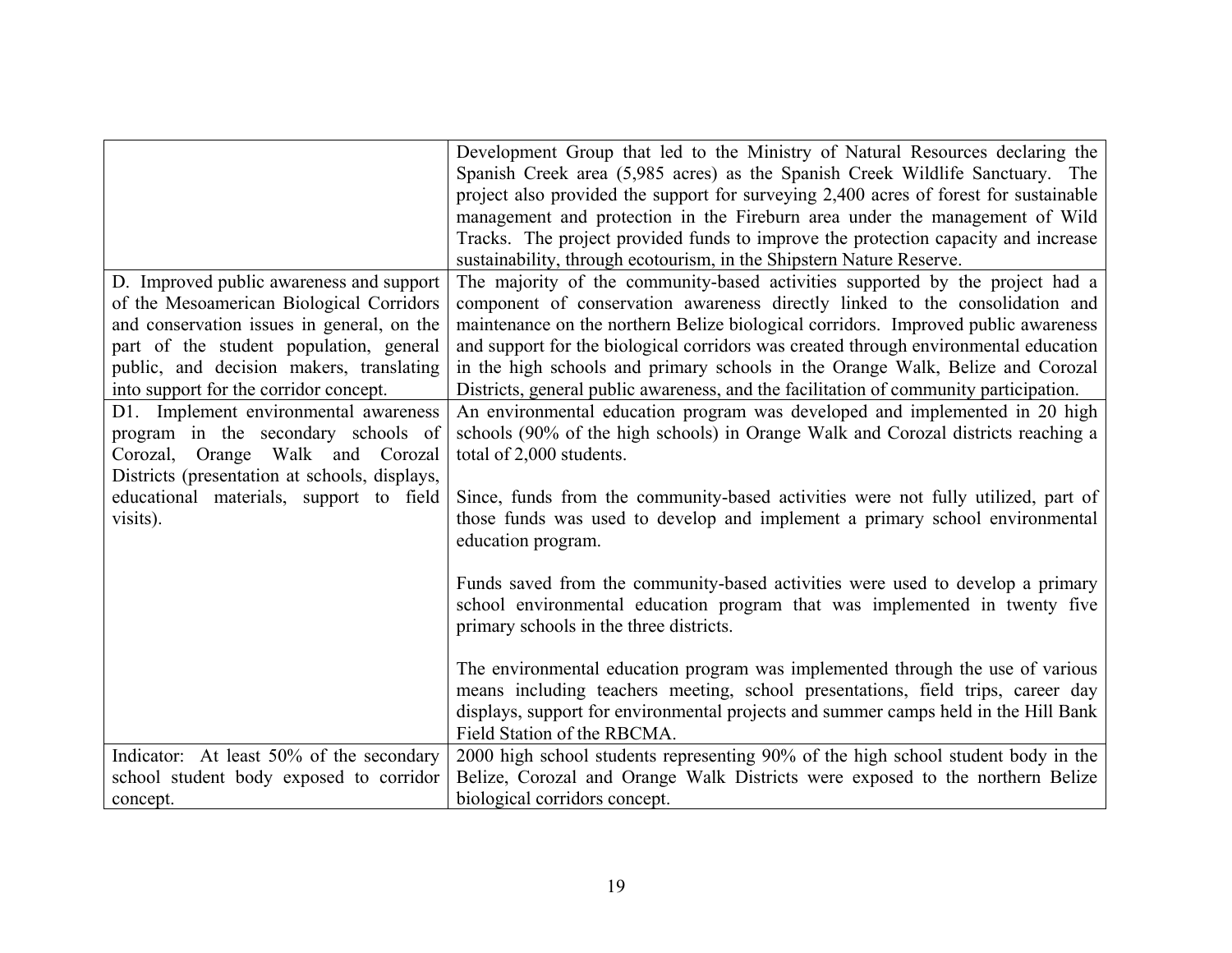|                                               | An additional 25 primary schools from the area were exposed to the biological            |
|-----------------------------------------------|------------------------------------------------------------------------------------------|
|                                               | corridors concept.                                                                       |
| Implement environmental awareness<br>D2.      | The creation of awareness and support for the northern Belize biological corridors       |
| program directed towards the general          | targeting the general public was carried through the development of educational          |
| public (environmental awareness strategy      | materials such as press articles, brochures, displays, posters and corridor maps that    |
| formulation, production of presentation       | were distributed among the general public and in various forum, shows and fairs          |
| materials)                                    | organized by Government authorities, non-governmental organizations and                  |
|                                               | communities. A biological corridors documentary video was developed and aired on         |
|                                               | the local television stations and in one local expo and trade fair.                      |
|                                               |                                                                                          |
|                                               | These education efforts have resulted in support on the biological corridors from the    |
|                                               | communities, and the student population. Although, the biological corridors have not     |
|                                               | been officially accepted by the Government of Belize, Government officers involved       |
|                                               | in land use planning are aware of the corridors and are considering it in their planning |
|                                               | exercises. The recently launched "Land Management Program" of the Ministry of            |
|                                               | Natural Resources, for example, is already considering the work carried on the           |
|                                               | northern biological corridor as part of their planning activities.                       |
| Indicator: At least ten media presentations   | Four radio presentations were on biological corridors were made to the general           |
| concerning corridors given to the general     | public. Four community activities' inaugural ceremonies were used as forums for          |
| public.                                       | presentations on the biological corridors to the general public. A video documentary     |
|                                               | on the biological corridors was also presented at the Belize Expo and Trade Show,        |
|                                               | which was visited by thousands of people from Belize. The Video documentary was          |
|                                               | also aired on local television in the three northern districts of Belize.                |
| D3. Facilitation of public participation in   | The project facilitated the participation of the general public in northern Belize by    |
| corridor activities<br>(support for local     | supporting the establishment and consolidation of the Association on Northern Belize     |
| the<br>such<br>as<br>associations<br>proposed | Conservation Organizations (ASONCO) and the establishment of a technical                 |
| Association<br>of<br>Northern<br>Belize       | advisory committee that included stakeholders from governmental Institutions, other      |
| Conservation Organization (ASONCO),           | non-governmental organizations, and community representatives in the coordination        |
| including travel cost for participation) and  | of the biological corridors project.                                                     |
| support<br>for<br>inter-organizational        |                                                                                          |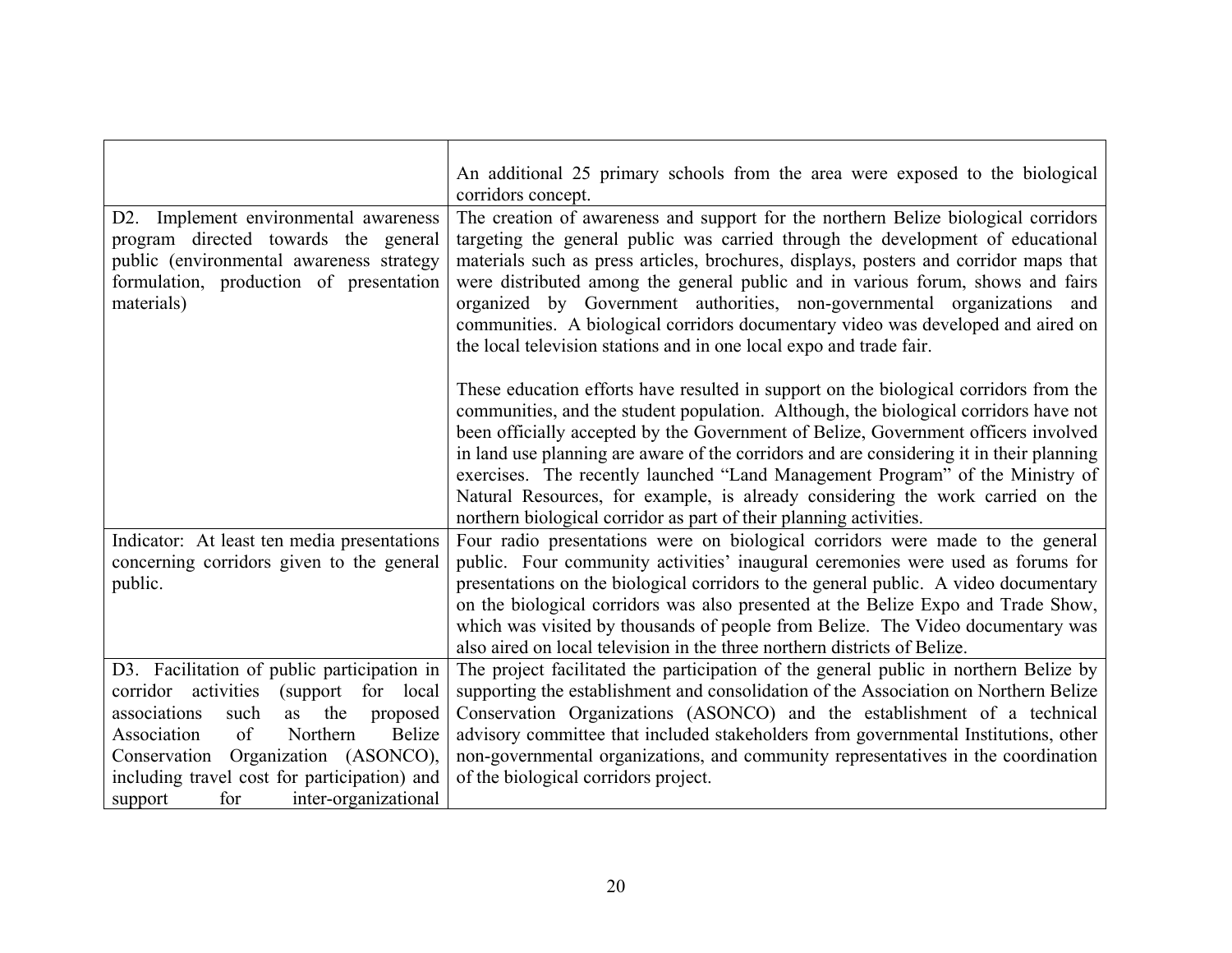| coordination through a Technical Advisory | The project has also secured the active participation of ASONCO in the Meso-                                                                                                                                                                                                                                      |
|-------------------------------------------|-------------------------------------------------------------------------------------------------------------------------------------------------------------------------------------------------------------------------------------------------------------------------------------------------------------------|
| Group.                                    | American Biological Corridors (MBC) by ensuring that ASONCO is represented in<br>the technical advisory committee of the MBC. Their participation at high level<br>committees will ensure that their interests are considered and that the northern Belize<br>biological corridors are considered and maintained. |
|                                           | The mid-project review carried in the form of a workshop with all the communities  <br>involved in the biological corridors project provided an opportunity for the<br>community representatives to review project progress and participate in the<br>coordination, and modification of the projects.             |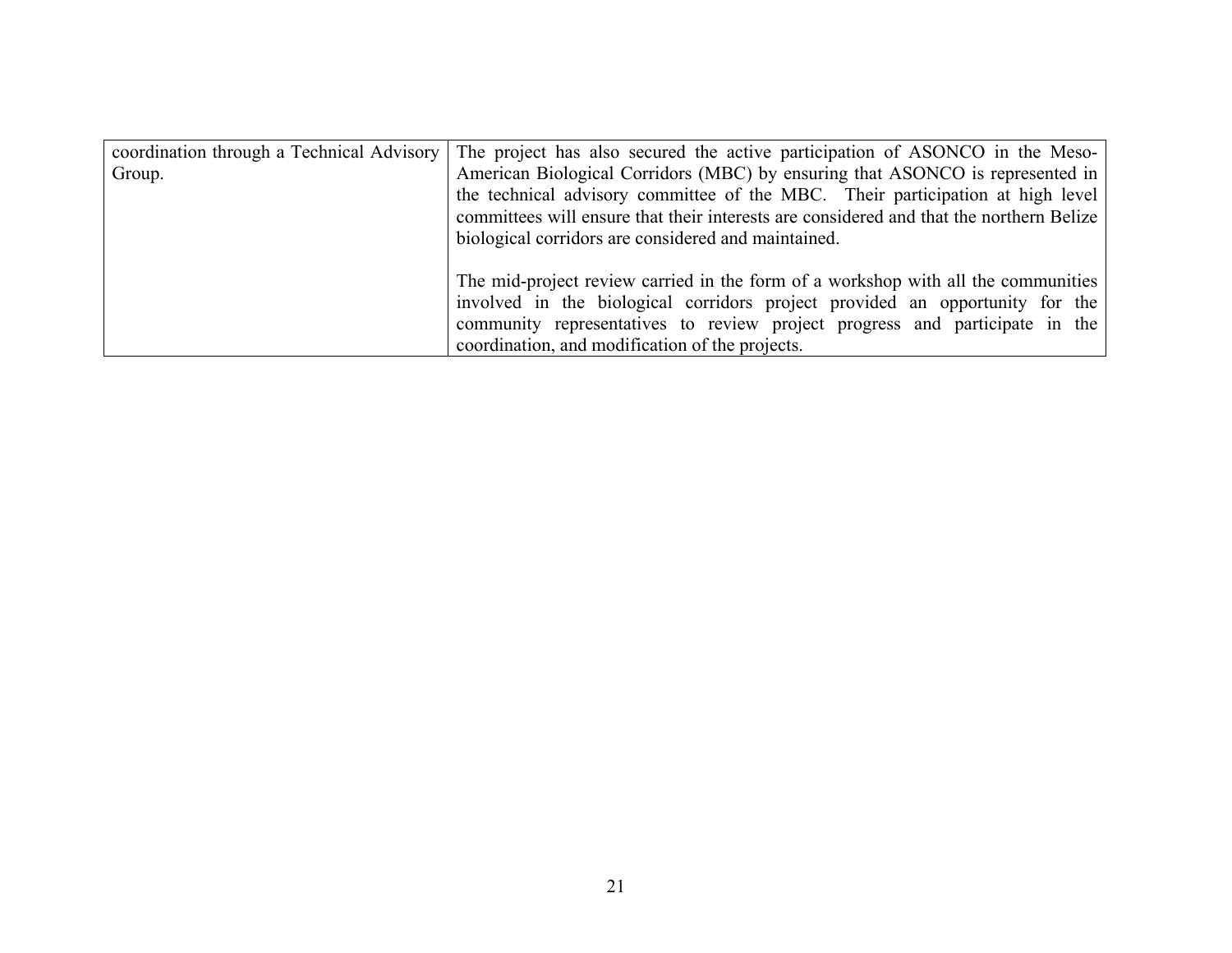### **II. (2) Project Sustainability**

A three-prong approach was used to ensure the continuation of project benefits. The first approach is through the support of community-based alternative land-use activities which are compatible with biological corridors such as agroforestry, ecotourism, and honey production. These alternative land use activities generate economic benefits for the community groups and therefore provide an incentive for the protection and maintenance of the biological corridors beyond project completion. The technical and financial training provided to the community groups has enabled some of the community groups to get further financial assistance from local funding agencies for enhancing their alternative land use management projects and hence continue to generate community benefits long after the project has been completed. The Rio Hondo Environmental Conservation Organization, for example, is continuing with their agroforestry and honey production project. They are generating revenues from agriculture products grown under the agroforestry project while conducting reforestation and maintaining an area for conservation. They are also generating revenues from the sale of honey. The San Estevan Ecotourism Group was able to access additional funding for the furnishing of their cabana while St. Paul's Bank continues to generate revenues from ecotourism.

The second approach is through the use of public awareness and environmental education in 90 % of the high schools and 25 primary schools in the Orange Walk and Corozal districts. This approach used various methods of creating awareness including documentary videos, field trips, press articles, the development and distribution of biological corridors maps and brochures.

The third approach is through the creation of awareness at various fora and advisory committees that included non-governmental organizations and governmental institutions. This approach has gathered significant attention and recognition from the conservation and planning governmental organizations that it is being considered by the "National Land Management Program" of the Ministry of Natural Resources of the Government of Belize in the development of a national land management framework. The formation of the Association of Northern Conservation Organizations (ASONCO) will also enable the communities in northern Belize to access funding and training from other organizations and hence continue to generate economic benefits and support for the communities and the northern biological corridors.

The dissemination of the results of the land management strategy for large land parcels owned by the Government and large land owners will increase the support for the continuation of the biological corridor project benefits. A good foundation has been created for the consolidation of the Northern Belize Biological Corridors that will continue to provide benefits long after the completion of the MSP project.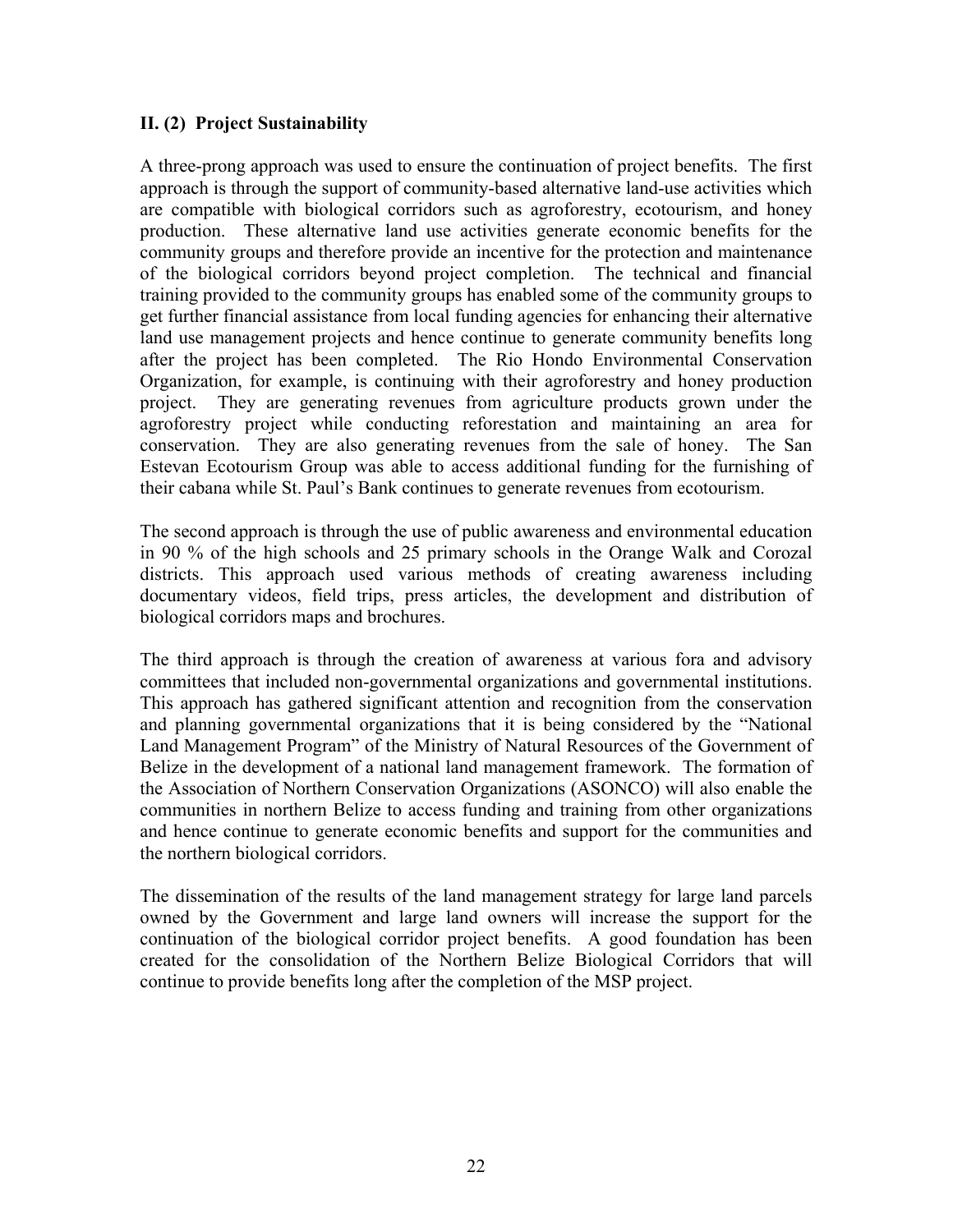# **II. (3.) Replicability**

Sensitizing the high school teachers before implementing the high school education program increased the receptivity of the program and eased the organization of logistics and scheduling for the education activities. Sensitization and consultation meetings with teachers of the region are therefore important and recommended before engaging in any major student awareness and environmental education program.

The community consultation meetings prior to the formulation of the Northern Belize Biological Corridors Project assisted in the formulation of the project and increased the community understanding and participation in the biological corridors. These approaches are therefore worthy of replication in the establishment and consolidation of biological corridors in central and southern Belize and in other countries of Central America.

The approach used for establishing the most appropriate network of corridors is worth mentioning. It considered the best options based on the biological and climatic characteristics of the area, the socioeconomic conditions of the area, the present and projected human impact, actual protected areas and land suitability in designing the most appropriate corridors network. Lands with higher agriculture value were considered less appropriate for the biological corridors since it was projected that it will most likely be cleared for agriculture in the short to medium term. The result of this approach is a network of corridors which is not only the most appropriate biologically but which has more support from the communities, Government authorities and other relevant stakeholders.

Because of the stakeholders' involvement and the public awareness activities implemented, the Northern Belize Biological Corridors have drawn the consideration and interest of government officers in the Ministry of Natural Resources. Various presentations and updates were given to government officers, NGO representatives, and private individuals in meetings of the regional Mesoamerican Biological Corridors as well as in presentations organized by the Northern Belize Biological Corridors Project. As a result, the Land Management Program of the Ministry of Natural Resources, funded by the IDB, is now considering the approach and results generated by the MSP Project in developing the land-use planning activities for the Land Management Planning Project. The Northern Belize Biological Corridors Project will provide a significant contribution towards the development of a better land management framework for the country of Belize.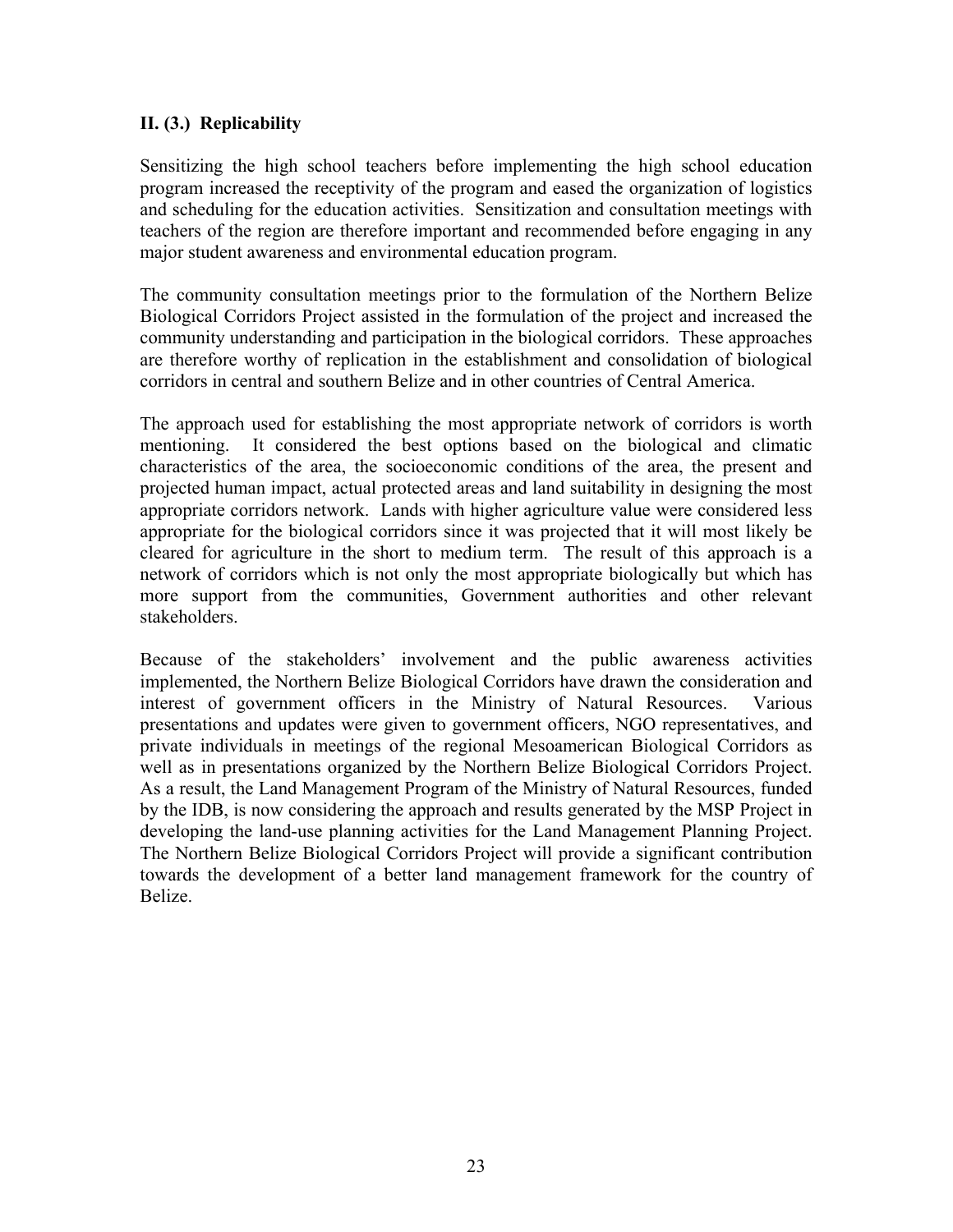#### **II. (4.) Stakeholder involvement**

Stakeholders' participation was ensured through community consultation meetings prior to the formulation of the Northern Belize Biological Corridors Project. These consultation meetings assisted in the formulation of the MSP project, increased the awareness of the communities and guaranteed the support of 17 community projects in the Belize, Corozal, and Orange Walk Districts in alternative land use management activities that are compatible with biological corridors. Although the disbursement of funds for community based activities took a long time to come from community consultation to implementation, the consultations eased community participation on the project. Without the community consultations, it would have taken longer to mobilize the communities to participate in the Northern Belize Biological Corridors Project.

The creation of the technical advisory committee for the project ensured the participation of other relevant stakeholders from conservation organizations, governmental institutions, and representatives from the targeted communities who are directly or indirectly involved with biological corridors and conservation of biodiversity in Belize. The technical advisory committee included a representative of the Mesoamerican Biological Corridors (MBC) project which enabled an increased collaboration in the implementation and funding of complementary activities such as the formation of the Association of the Northern Conservation Organizations (ASONCO) and the implementation of an alternative livelihood study tour for communities living adjacent to protected areas.

This approach has allowed the consideration of the northern Belize biological corridors beyond project completion thus increasing the likelihood of continuity of the biological corridor. The involvement of stakeholders at this level made it easier to solve problems encountered in the field. For example, the original MSP project had considered working with the Belriv organization to implement community-based activities in the Belize River Valley in the Belize District. However, Belriv was not complying with its responsibility to facilitate the implementation of the planned community-based activities. Because there was community representation at the technical advisory committee, it was easier for the communities to understand the problem and the decision of the project to work directly with the individual communities in the Belize River Valley instead of the Belriv organization.

The consultation and sensitization meetings with the teachers of the region guaranteed their understanding of the project and facilitated the implementation of the awareness and education program in the high schools and primary schools in northern Belize. The lesson learned here is that the involvement of the teachers at the planning level is necessary to guarantee success and efficiency in the implementation of any conservation education program targeting students in the area.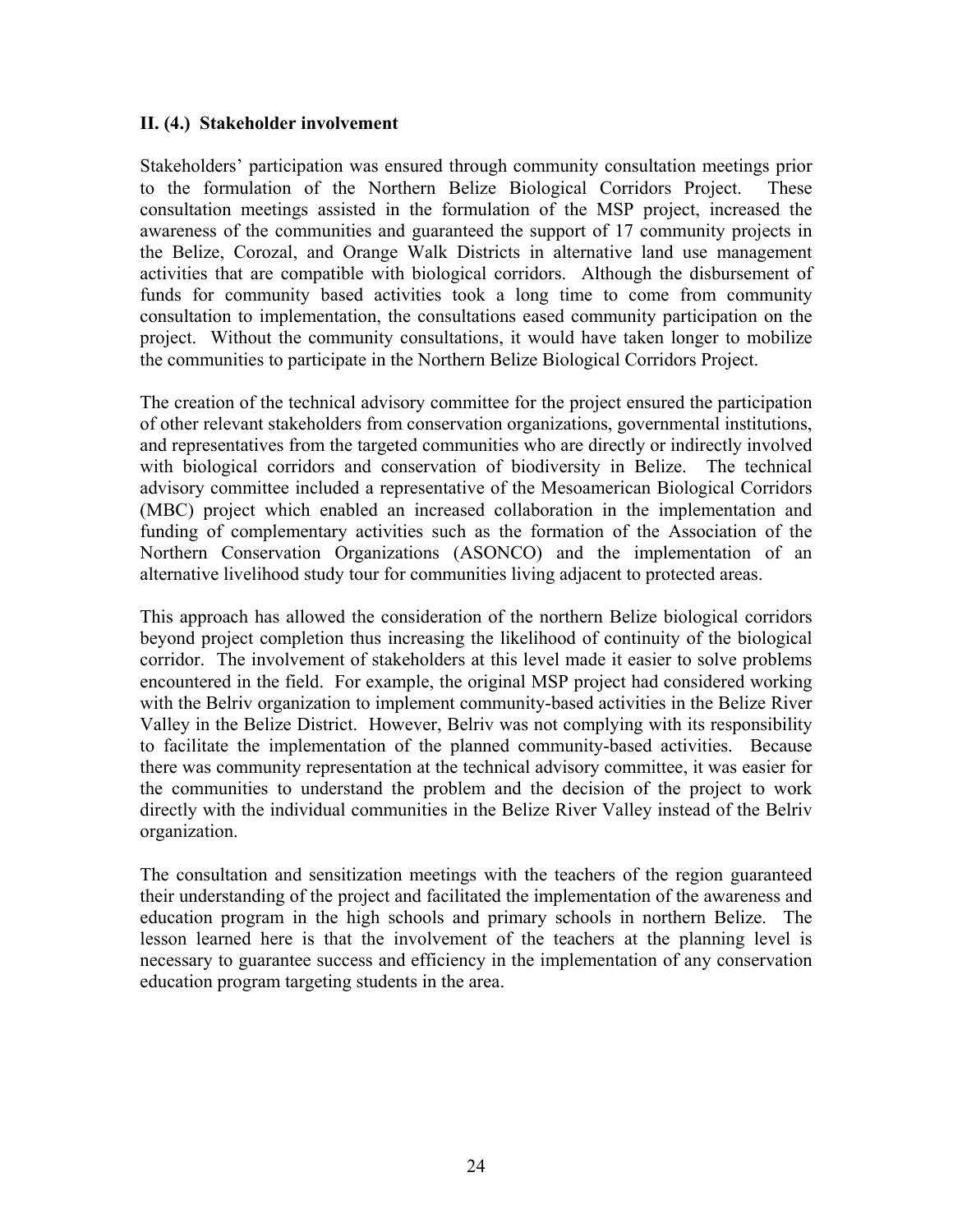#### **II. (5.) Monitoring and Evaluation**

The project coordinator was responsible for the overall implementation of the project activities. The community worker was directly responsible for the implementing and supporting community initiatives. Both posts were integrated into the PfB management structure and Programme for Belize was responsible for providing the necessary project support services, both in the field and from its central administration.

Monitoring and evaluation of project progress on an on-going basis was therefore the responsibility of the project coordinator under the supervision of Programme for Belize's Executive Director.

A Technical Advisory Committee (TAC) was established to provide guidance to the project coordinator and to monitor and evaluate project progress on a periodic basis. The TAC was comprised of representatives from other NGOs, Government departments, qualified personnel from Programme for Belize, and community representatives thereby providing transparency and participation of a variety of stakeholders, especially the communities.

The involvement of community representatives in the TAC made it easier for the project coordinator to take necessary decisions (on the advice of the TAC) that was not favorable for some of the community organizations that were not responding well. The BELRIV organization, for example, refused to comply with the essential requirements necessary for the disbursement of funds to their organization for community-based activities. Having discussed the issue with the TAC and acting on their advice, the project coordinator decided to work directly with the individual communities in the Belize River Valley. The role played by the TAC in this decision prevented any problems or retaliations from BELRIV and the communities were satisfied with the decision which proved to be more productive at the end.

Since, the successful negotiation and funding for the MSP project came one year after community consultation, the project had to review the feasibility of the community initiatives. This review resulted in the elimination of a few non-viable projects and its sub-sequent substitution for a more viable one. This was the case for the wildlife rearing initiatives proposed by Fireburn/Wild Tracks and Indian Church. Wildlife rearing is not allowed for commercial purposes, only for research, under the current Wildlife Protection Act of Belize. Although wildlife rearing can contribute to natural resource protection if done properly, these initiatives had to be abandoned by the communities. Instead, they opted for honey production projects which is compatible with conservation and generates much needed revenues for the communities.

The annual monitoring visits by a mission of The World Bank were used for conducting joint evaluations of project progress together with the project coordinator. These missions included field visits to monitor progress on the community initiatives and meeting with stakeholders involved in the project. These missions allowed for the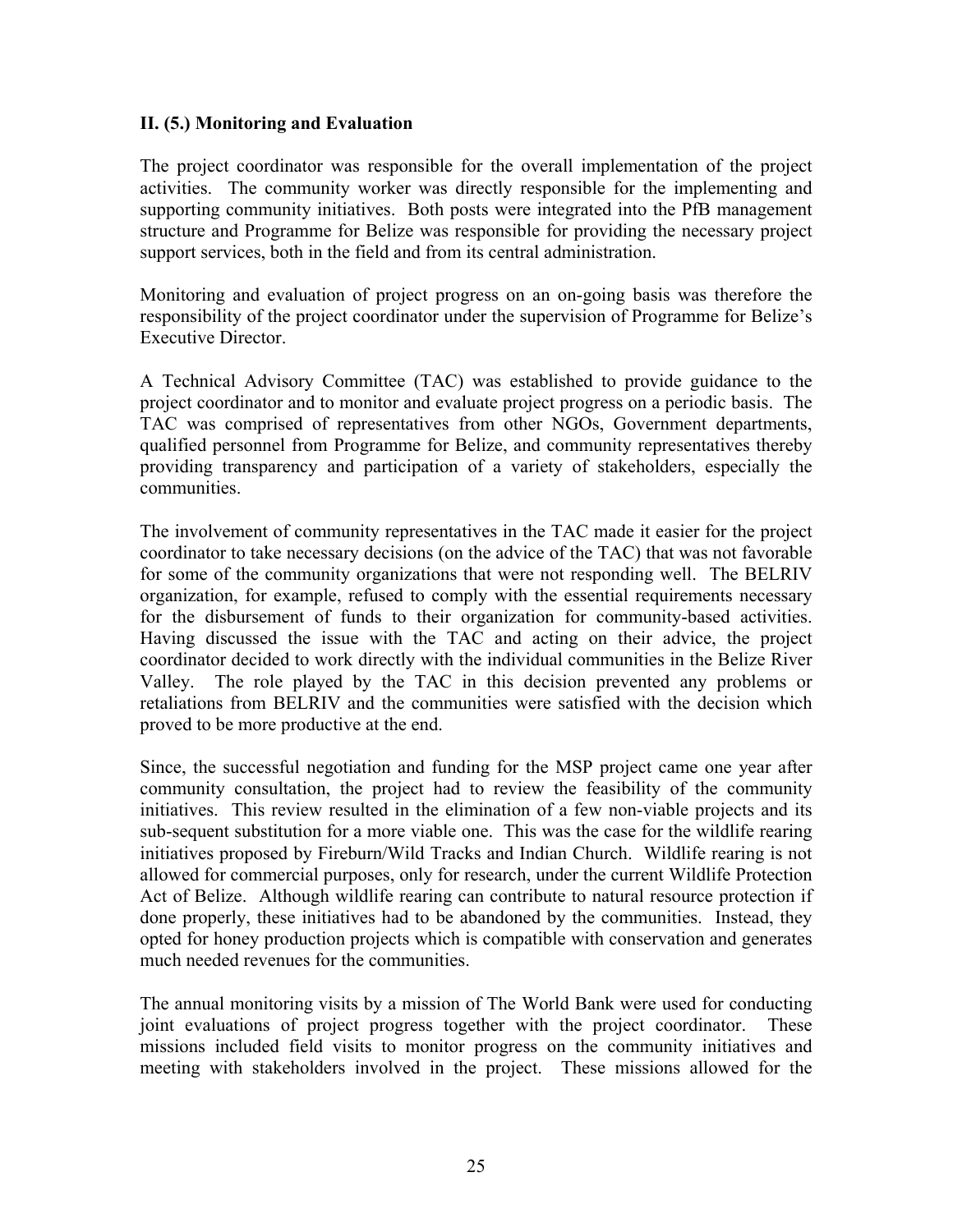revision of project progress, the discussion and agreement on project adjustments, and forward planning for the following year's implementation plan.

A closer look at the project results indicate that the project accomplished the majority of its project indicators and surpassed some of them:

- The feasibility studies including biological, land tenure, human impact, and socioeconomic and land management studies were used to refined the proposed northern biological corridors and its management. A monitoring strategy and pilot monitoring was developed for the major corridors. Two major steps towards the development of a framework for private lands conservation incentive were developed: the land tenure study and the land management strategy recommendation. The actual development of a framework for incentives for private lands conservation remains an essential element needed to ensure the active participation of private land owners. The project provided support for revenue-generating activities compatible with biological corridors such as ecotourism (9 communities), sustainable agriculture and agroforestry (5 communities), honey production (2 communities), and one eco-cultural activity.
- The MSP project consolidated the Rio Bravo Conservation and Management Area (RBCMA) as the critical link between the corridor networks of Belize and the Mesoamerica through the enhancement of the protection and sustainability of the RBCMA. The MSP also supported five community-based conservation activities in the Belize River Valley area and supported the establishment of the Spanish Creek Wildlife Sanctuary.
- The project also provided technical and financial support to the four communities in the Orange Walk District including natural resource protection, agroforestry, honey production and eco-cultural tourism.
- The MSP project made investments in seven communities along the northern coastal plain corridors in agroforestry and small livestock, water quality monitoring and protection, education and ecotourism, sustainable agriculture, and private protection.
- Some communities in the northern coastal plains had very limited project implementation capacity or experienced a lot of political interference that prevented them from obtaining community support or resource management rights. Also, some of the original community initiatives, especially the wildlife rearing activities, did not meet approval from the Conservation Division of the Forestry Department, since the Wildlife Conservation Act does not have room for wildlife rearing for commercial purpose. These problems resulted in significant changes in the community initiatives which resulted in less investment in community-based activities in the northern coastal plain communities. As a result, funds were reduced for the northern coastal plain communities and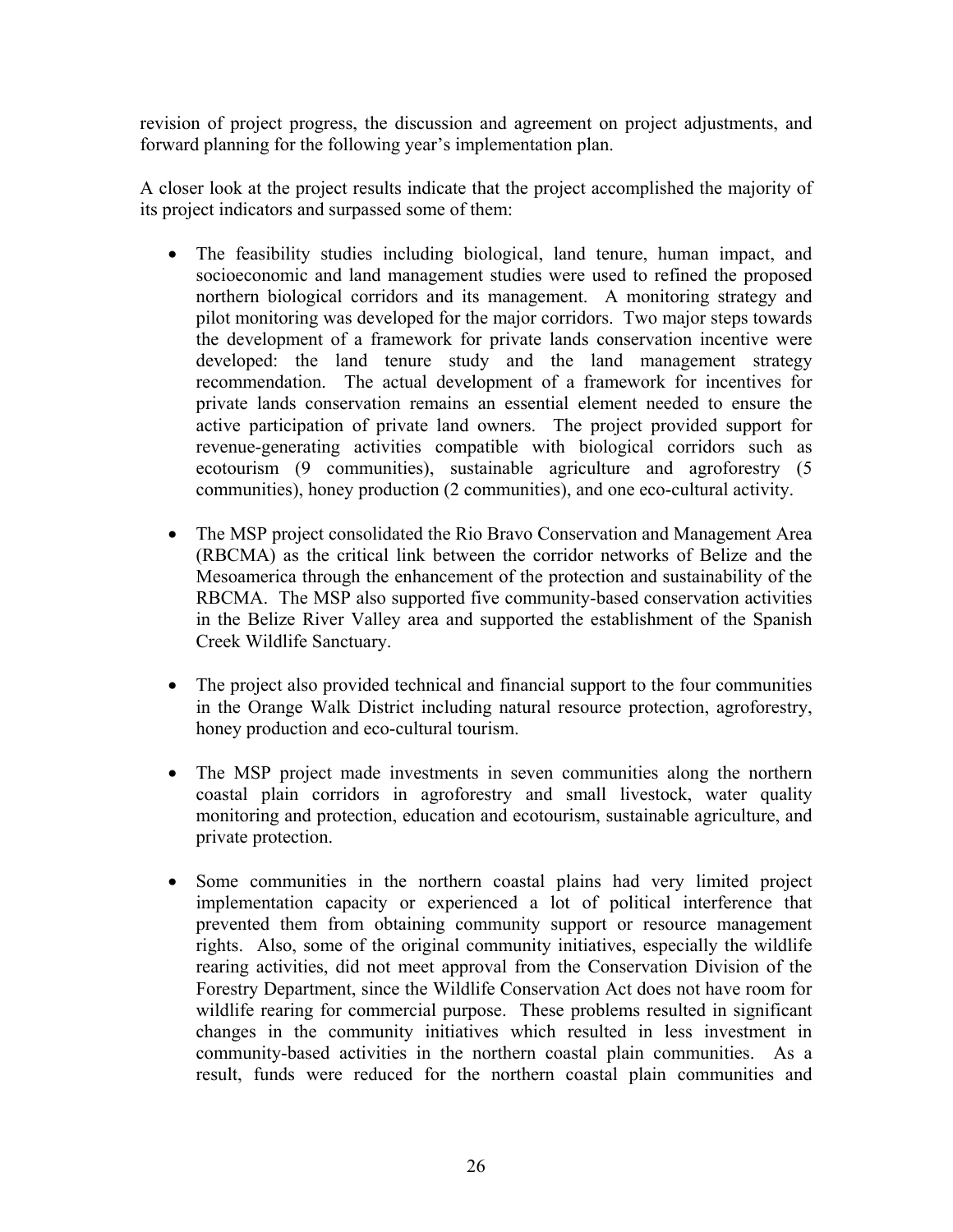reallocated for the Belize River Valley Communities and the Orange Walk communities.

- The project supported the increased conservation status of three sites and enhanced the protection and sustainability of another. The project ensured the land tenure of 250 acres of forested lands for protection and sustainable management by the Rio Hondo Environmental Conservation Organization (RHECO). The project also provided support and technical expertise to the Rancho Dolores Environmental and Development Group that led to the Ministry of Natural Resources declaring the Spanish Creek area (5,985 acres) as the Spanish Creek Wildlife Sanctuary. The project also provided the support for surveying 2,400 acres of forest for sustainable management and protection in the Fireburn area under the management of Wild Tracks. The project provided funds to improve the protection capacity and increase sustainability, through ecotourism, in the Shipstern Nature Reserve.
- An environmental education program was developed and implemented in 20 high schools (90% of the high schools) in Orange Walk and Corozal districts reaching a total of 2,000 students. An additional 25 primary schools of the area were exposed to the northern biological corridors through teachers' meeting, school presentations, field trips and support for environmental projects.
- The creation of awareness and support for the northern Belize biological corridors targeting the general public was carried through the development of educational materials such as press articles, brochures, displays, posters and corridor maps that were distributed among the general public and in various forum, shows and fairs organized by Government authorities, non-governmental organizations and communities. A biological corridors documentary video was developed and aired on the local television stations and in one local expo and trade fair.
- These education efforts have resulted in support for the biological corridors from the communities, and the student population. Although, the biological corridors have not been officially accepted by the Government of Belize, Government officers involved in land use planning are aware of the corridors and are considering it in their planning exercises. The recently launched "Land Management Program" of the Ministry of Natural Resources, for example, is already considering the work carried on the northern biological corridor as part of their planning activities.

A mid-term project evaluation carried with the community organizations proved useful in reviewing progress in community initiatives and provided an opportunity for the communities to provided advice and recommendations to each others' initiatives and to the MSP project. This community evaluation of the project also served to motivate the various communities involved in the project.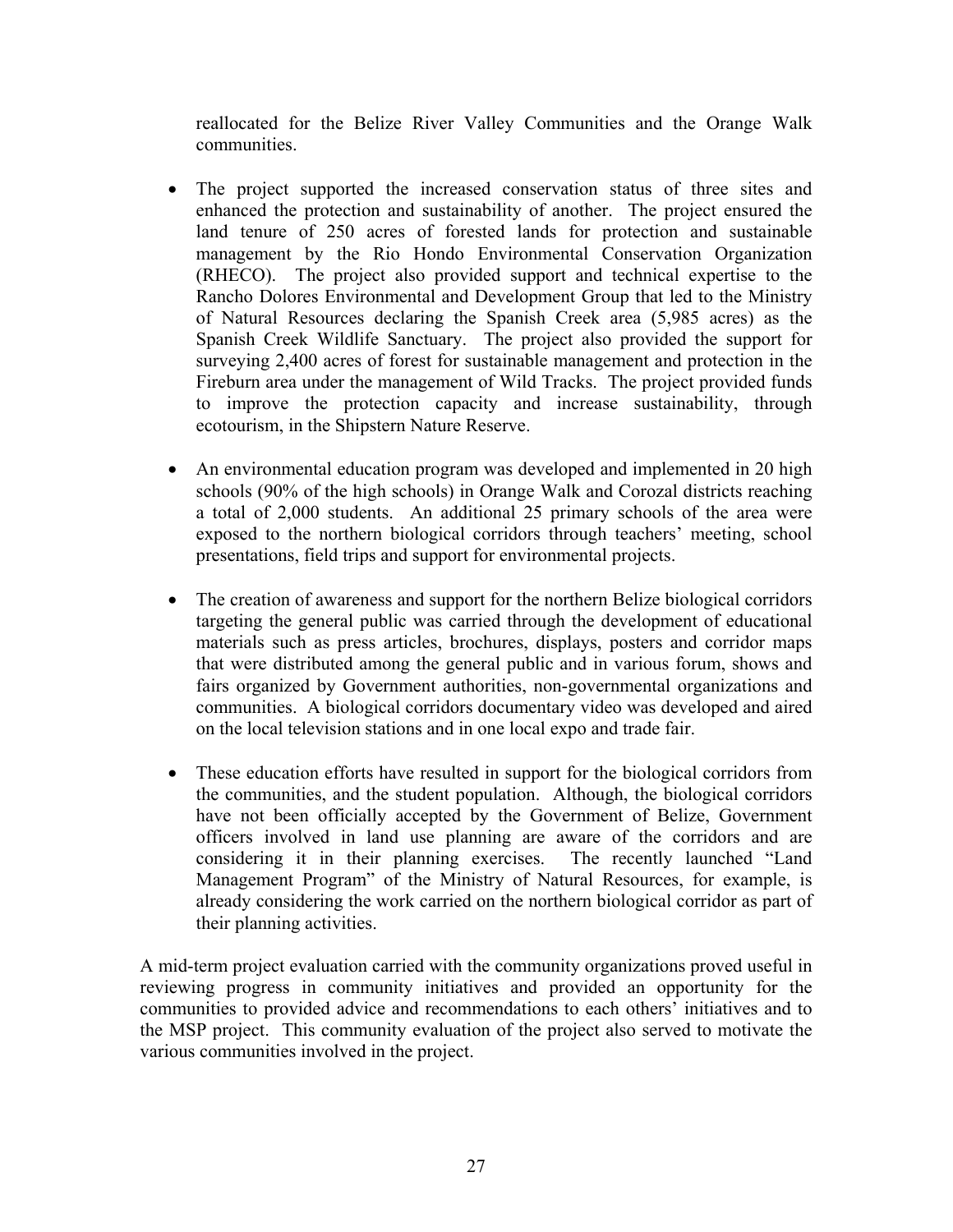#### **II. (6.) Special Project Circumstances**

Political interference and affiliations increased the success of community activities in one hand but lead to failure in other instances. The Rio Hondo Environmental Conservation Organization (RHECO), for example, managed to get a lease-hold of 250 acres of forested land to be used for conservation and agroforestry because they managed to get support from their community and political representative. On the other hand, the San Felipe Community Group was unable to get support from their political representative and therefore was unable to get legal tenure of the land to implement their desired agroforestry project.

As a country located in the Caribbean coast, Belize is prone to storms and hurricanes. The passage of Hurricane Keith in October 2000 sent the people of northern Belize to shelter for three days causing delays in project implementation. However, the largest delay was not caused by the actual passage of the hurricane but by the flooding it brought to the area. The Northern Highway was flooded for three weeks while community project areas remained flooded for more than a month. The hurricane damaged community projects and caused significant losses of personal infrastructure of residents in the communities targeted by the Northern Belize Biological Corridors Project. Time had to be allocated for community residents to recover from the difficulties caused by the storm thereby causing significant delays in project implementation.

However, because of its track record, Programme for Belize was contracted to implement a hurricane relief project funded by the Christian Relief Fund and was therefore able to provide much needed assistance to the communities affected by the hurricane. This hurricane relief project enabled Programme for Belize to maintain positive relations with the communities and thus maintain the motivation of the communities to re-initiate community project implementation as soon as the communities overcame the difficulties of the hurricane and the floods had receded. This effort of Programme for Belize made it possible for community-based activities to re-initiate in a shorter period of time.

Programme for Belize have now developed "natural disasters management plans" for the communities affected by the hurricane. These plans will ensure that communities are better prepared for natural events such as hurricanes and to recuperate to normality much faster after the passage of the storms. Future projects in the area will therefore suffer minimal delays from the effects of hurricanes.

The delays caused by the hurricanes and flooding resulted in some community groups not being able to get their project to full completion and operational. The training provided, however, has enabled those community groups to access funding to get their project operational.

The time lapse between the pre-project community consultation to successful project negotiation and initial disbursement of funds took more than an year. This time lapse created some disillusionment and disintegration of some community groups. However,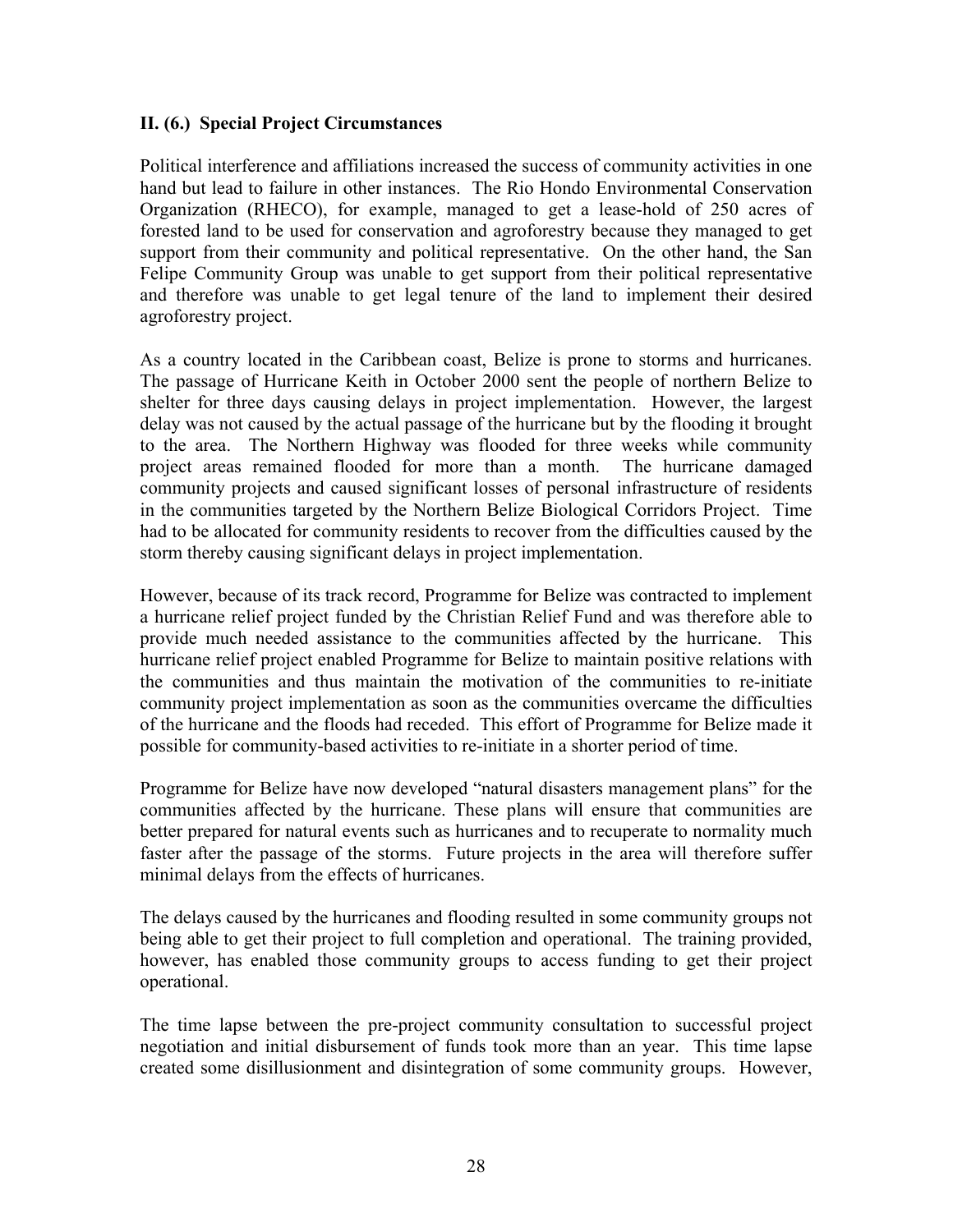the projects' community officer managed to motivate the remaining community groups to participate in the implementation of community-based initiatives.

# **II. (7.) Institutional Capacity / partner Assessments**

The initial stakeholders' consultation process prior to the formulation of the project was crucial to ensuring the success of the Northern Belize Biological Corridors Project. The consultation process provided awareness and understanding of the corridors concept in the targeted communities, provided a sense of ownership and permitted community participation through the implementation of 17 community-based projects.

The involvement of relevant governmental institutions such as the Ministry of Natural Resources and the Ministry of Economic Development in the project's technical advisory committee increases Government support for project implementation and thus increases project success.

The Northern Belize Biological Corridors Project is the first medium size grant project implemented by the Programme for Belize. As such the guidance and technical assistance provided by The World Bank Task Manager and the experience with the community project has greatly improved the capacity of Programme for Belize for implementing medium size projects.

The project provided for the first major undertaking in agroforestry as a biodiversity conservation and economic development activity for communities in northern Belize. As a result, a good pilot project has been developed in the San Lazaro Village which has increased the capacity of Programme for Belize and San Lazaro to demonstrate a successful agroforestry venture in northern Belize, the first for the country.

The participating communities have also increased their capacity in developing alternative land-use management approaches that satisfy their interest and fulfill corridor objectives. The participating communities have also increased their capacity for obtaining additional financing from local funding agencies.

Through the MSP project therefore, Programme for Belize has increased its capacity in developing and implementing medium sized project and alternative land use management activities that are compatible with corridor conservation while generating revenues to the communities.

The MSP project has also positioned Programme for Belize to become the major player in the ecoregional planning and conservation efforts of Maya Forest (Selva Maya) region which includes Belize, southern Mexico, and northern Guatemala.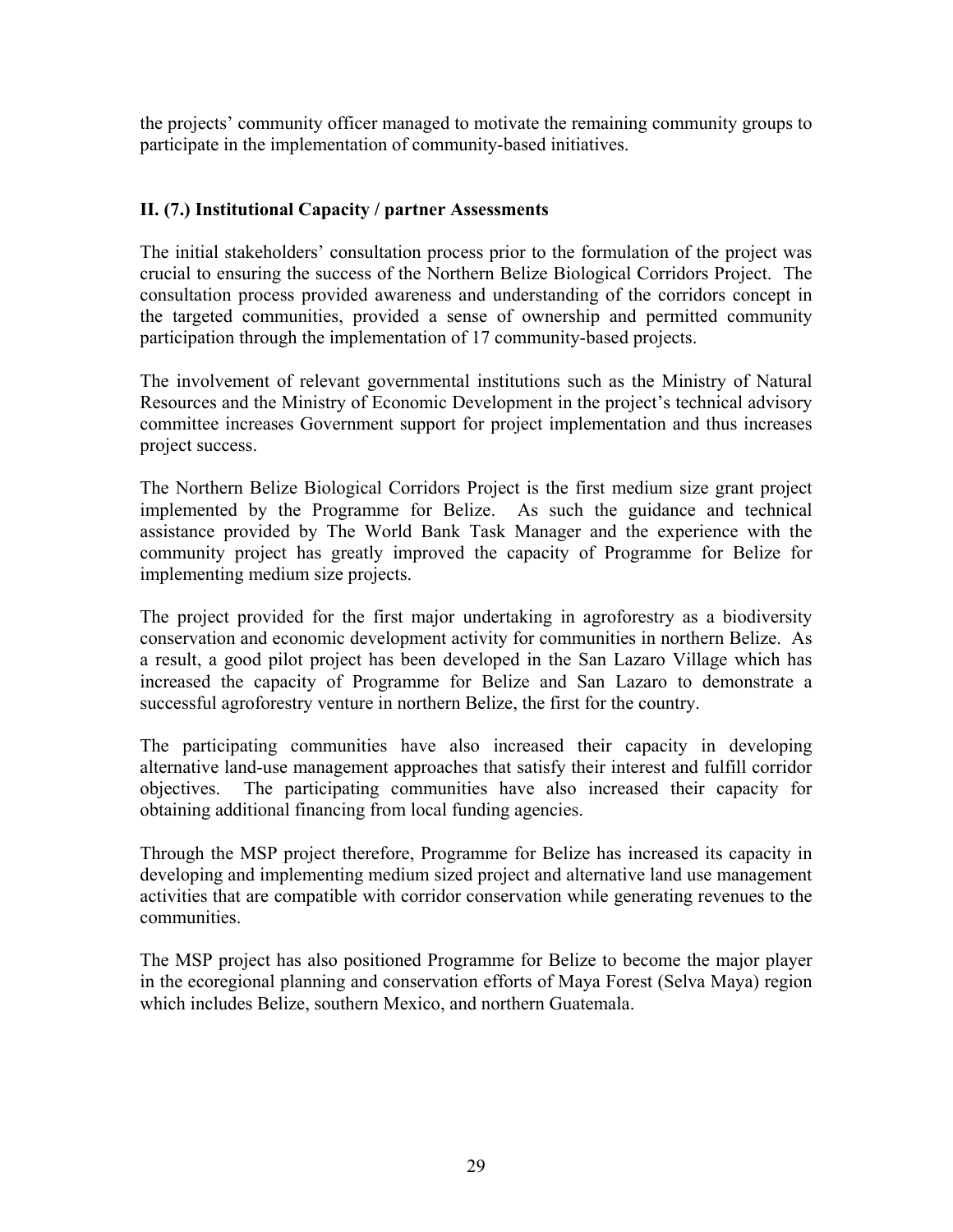### **III. SUMMARY OF MAIN LESSONS LEARNED**

Pre-project consultation process: A pre-project community consultation process assists in the formulation of the project, increases the awareness and sense of ownership of the communities, and increases support from the communities and project success.

Community participation: Addressing the interest of communities through communitybased alternative land use activities increases the participation of the communities in conservation project as well as their support for the northern Belize biological corridors.

Involvement of relevant stakeholders: Involvement of Government authorities and other relevant stakeholders increases the long-term security of biological corridors, increasing project benefits beyond project completion. The involvement of community representatives at the coordination level, through the technical advisory committee, improves the capacity of the organization for solving complex problems involving community organizations.

Corridor routes of less resistance: While a network of corridors were generated during the first year of the project, the refinement of the corridors considering human impact and agricultural land use value is important in determining the most appropriate corridors with less likelihood of land conversion; it is highly unlikely to expect that areas with high agricultural land use value will remain undeveloped in the long-term

Political support: The lack of political support increases the likelihood of failure for community-based projects while political support enhances the likelihood of project success in community-based land use activities that are compatible with the corridors concept.

Land Tenure: Land tenure remains a critical factor for communities to engage in alternative land-use management approaches. The lack of legal tenure of the land prevents long-term investments on alternative land use approaches by the communities and funding agencies.

Support for alternative land-use management: Providing support for alternative land-use management approaches that satisfy the interest of the communities and fulfill corridor objectives increases the support of the communities in maintaining and consolidating the biological corridors.

Official acceptance of biological corridors: While government officials are already considering the northern Belize biological corridors in their land management projects, it is essential to get official acceptance of the northern Belize biological corridors in order to ensure its long-term integrity.

Private conservation incentives: The biological corridor routes pass through a mix of land tenure types including private property, national land, forest reserves and protected areas. National lands are presumably open for inclusion as protected areas in the